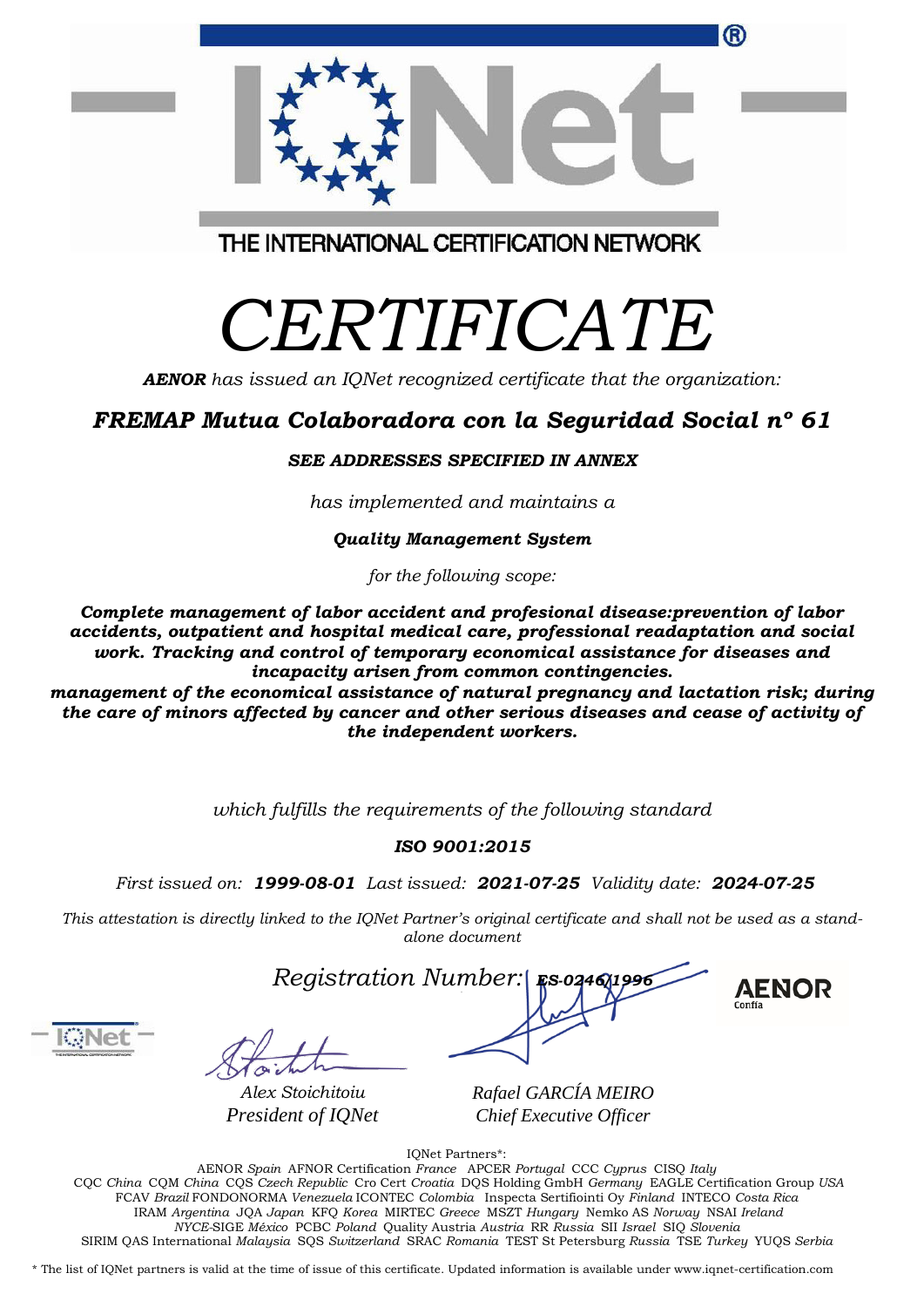|                                                                                                                       |  | ®                                                                                                                   |
|-----------------------------------------------------------------------------------------------------------------------|--|---------------------------------------------------------------------------------------------------------------------|
|                                                                                                                       |  |                                                                                                                     |
|                                                                                                                       |  | THE INTERNATIONAL CERTIFICATION NETWORK                                                                             |
| Annex to IQNet Certificate Number ES-0246/1996<br>FREMAP Mutua Colaboradora con la Seguridad Social nº 61             |  |                                                                                                                     |
| <b>SEDE SOCIAL -</b><br>CR DE POZUELO, 61<br>28222 - MAJADAHONDA<br>(MADRID)                                          |  | <b>CENTRO ASISTENCIAL -</b><br><b>CL MANUEL IRADIER, 2</b><br>01005 - VITORIA<br>(ARABA/ALAVA)                      |
| <b>CENTRO ASISTENCIAL -</b><br><b>CL HONDURAS, 14-16</b><br>01012 - VITORIA<br>(ARABA/ALAVA)                          |  | <b>CENTRO ASISTENCIAL -</b><br><b>CL DOCTOR BELTRAN MATEOS, 10</b><br>02002 - ALBACETE                              |
| CENTRO NO ASISTENCIAL. Oficina administrativa -<br><b>CL SENDA MOLINERA, 2</b><br>02600 - VILLARROBLEDO<br>(ALBACETE) |  | <b>CENTRO ASISTENCIAL -</b><br><b>AV EUSEBIO SEMPERE, 11</b><br><b>03003 - ALICANTE</b>                             |
| <b>CENTRO ASISTENCIAL -</b><br>CL ARAGON 10, bajo 5 (Parque Ocarasa)<br>03300 - ORIHUELA<br>(ALICANTE)                |  | <b>CENTRO ASISTENCIAL -</b><br><b>CL PADRE MANJON, 8</b><br>03600 - ELDA<br>(ALICANTE)                              |
| <b>CENTRO NO ASISTENCIAL. Oficina administrativa -</b><br><b>CL BENIATLA, 1</b><br>03700 - DENIA<br>(ALICANTE)        |  | CENTRO NO ASISTENCIAL. Oficina administrativa -<br><b>CL ALFONSO PUCHADES, 27</b><br>03503 - BENIDORM<br>(ALICANTE) |
| CENTRO NO ASISTENCIAL. Oficina administrativa -<br><b>CL CONRADO DEL CAMPO, 71</b><br>03204 - ELCHE<br>(ALICANTE)     |  | <b>CENTRO ASISTENCIAL -</b><br><b>CL RAFAEL ALBERTI, 14</b><br>04004 - ALMERIA                                      |

**CENTRO ASISTENCIAL - PO JUAN CARLOS I, 26 04700 - EL EJIDO (ALMERIA)**

**CENTRO ASISTENCIAL - CARRETERA NACIONAL 340, 161 04600 - HUERCAL-OVERA (ALMERIA)**

*First issued on: 1999-08-01 Last issued: 2021-07-25 Validity date: 2024-07-25*

*This annex is only valid in connection with the above-mentioned certificate.*

*Alex Stoichitoiu President of IQNet*

*Rafael GARCÍA MEIRO Chief Executive Officer*

IQNet Partners\*:

AENOR *Spain* AFNOR Certification *France* APCER *Portugal* CCC *Cyprus* CISQ *Italy* CQC *China* CQM *China* CQS *Czech Republic* Cro Cert *Croatia* DQS Holding GmbH *Germany* FCAV *Brazil* FONDONORMA *Venezuela* ICONTEC *Colombia* Inspecta Sertifiointi Oy *Finland* INTECO *Costa Rica* IRAM *Argentina* JQA *Japan* KFQ *Korea* MIRTEC *Greece* MSZT *Hungary* Nemko AS *Norway* NSAI *Ireland NYCE-*SIGE *México* PCBC *Poland* Quality Austria *Austria* RR *Russia* SII *Israel* SIQ *Slovenia* SIRIM QAS International *Malaysia* SQS *Switzerland* SRAC *Romania* TEST St Petersburg *Russia* TSE *Turkey* YUQS *Serbia* IQNet is represented in the USA by: AFNOR Certification, CISQ, DQS Holding GmbH and NSAI Inc.

\* The list of IQNet partners is valid at the time of issue of this certificate. Updated information is available under www.iqnet-certification.com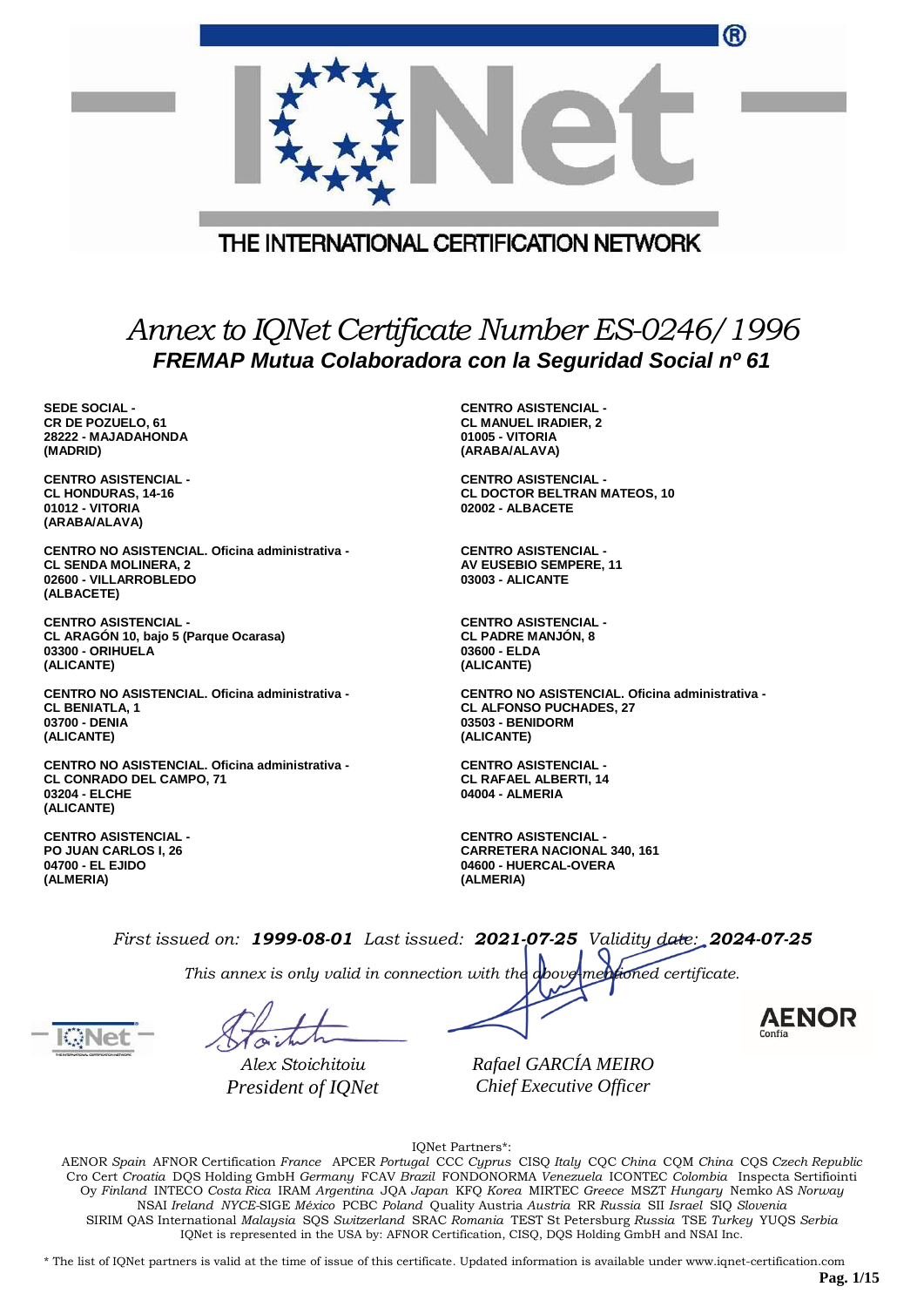|                                                                                                                     |  | ®                                                                                                              |
|---------------------------------------------------------------------------------------------------------------------|--|----------------------------------------------------------------------------------------------------------------|
|                                                                                                                     |  | THE INTERNATIONAL CERTIFICATION NETWORK                                                                        |
|                                                                                                                     |  |                                                                                                                |
| Annex to IQNet Certificate Number ES-0246/1996<br>FREMAP Mutua Colaboradora con la Seguridad Social nº 61           |  |                                                                                                                |
| <b>CENTRO ASISTENCIAL -</b><br>AV DE MADRID, 12-14<br>05001 - AVILA                                                 |  | <b>CENTRO ASISTENCIAL -</b><br>JUAN ALBA BURGOS, 15 - PROLONGACIÓN Av DEL PERÚ, S/N<br>06011 - BADAJOZ         |
| <b>CENTRO ASISTENCIAL -</b><br>CL JARA, 5<br>06400 - DON BENITO<br>(BADAJOZ)                                        |  | <b>CENTRO ASISTENCIAL -</b><br>AV CONSTITUCIÓN, BLOQUE 1 Ub LOS NARANJOS<br>06800 - MERIDA<br>(BADAJOZ)        |
| <b>CENTRO ASISTENCIAL -</b><br><b>CL ALCAZABA, 5</b><br>06300 - ZAFRA<br>(BADAJOZ)                                  |  | <b>CENTRO ASISTENCIAL -</b><br><b>FRAY ALONSO CABEZAS, 1</b><br>06200 - ALMENDRALEJO<br>(BADAJOZ)              |
| <b>CENTRO ASISTENCIAL -</b><br><b>CAMI DELS REIS, 308</b><br>07010 - PALMA DE MALLORCA<br>(ILLES BALEARS)           |  | <b>CENTRO ASISTENCIAL -</b><br>PO MALLORCA, 17-B EDIF. FRONTON<br>07011 - PALMA DE MALLORCA<br>(ILLES BALEARS) |
| CENTRO NO ASISTENCIAL. Oficina administrativa -<br><b>CL PERE FRANCES, 31</b><br>07800 - EIVISSA<br>(ILLES BALEARS) |  | <b>CENTRO ASISTENCIAL -</b><br><b>CL VALLS D'ANDORRA, 23</b><br>08930 - SANT ADRIA DEL BESOS<br>(BARCELONA)    |
| <b>CENTRO ASISTENCIAL -</b><br><b>BALMES, 89</b><br>08008 - BARCELONA                                               |  | <b>CENTRO ASISTENCIAL -</b><br><b>CL MALLORCA 603-609</b><br>08026 - BARCELONA                                 |
| <b>CENTRO ASISTENCIAL -</b><br><b>CL ROCAFORT 252-258</b><br>08029 - BARCELONA                                      |  | <b>CENTRO ASISTENCIAL -</b><br>PL TAULI, 4<br>08208 - SABADELL<br>(BARCELONA)                                  |
|                                                                                                                     |  | $First is used on: 1000.00.01. Let is used. 0001.07.0E, Validite, data. 0004.07.0E.$                           |

*This annex is only valid in connection with the above-mentioned certificate.*

*Alex Stoichitoiu President of IQNet*

*Rafael GARCÍA MEIRO Chief Executive Officer*

IQNet Partners\*:

AENOR *Spain* AFNOR Certification *France* APCER *Portugal* CCC *Cyprus* CISQ *Italy* CQC *China* CQM *China* CQS *Czech Republic* Cro Cert *Croatia* DQS Holding GmbH *Germany* FCAV *Brazil* FONDONORMA *Venezuela* ICONTEC *Colombia* Inspecta Sertifiointi Oy *Finland* INTECO *Costa Rica* IRAM *Argentina* JQA *Japan* KFQ *Korea* MIRTEC *Greece* MSZT *Hungary* Nemko AS *Norway* NSAI *Ireland NYCE-*SIGE *México* PCBC *Poland* Quality Austria *Austria* RR *Russia* SII *Israel* SIQ *Slovenia* SIRIM QAS International *Malaysia* SQS *Switzerland* SRAC *Romania* TEST St Petersburg *Russia* TSE *Turkey* YUQS *Serbia* IQNet is represented in the USA by: AFNOR Certification, CISQ, DQS Holding GmbH and NSAI Inc.

\* The list of IQNet partners is valid at the time of issue of this certificate. Updated information is available under www.iqnet-certification.com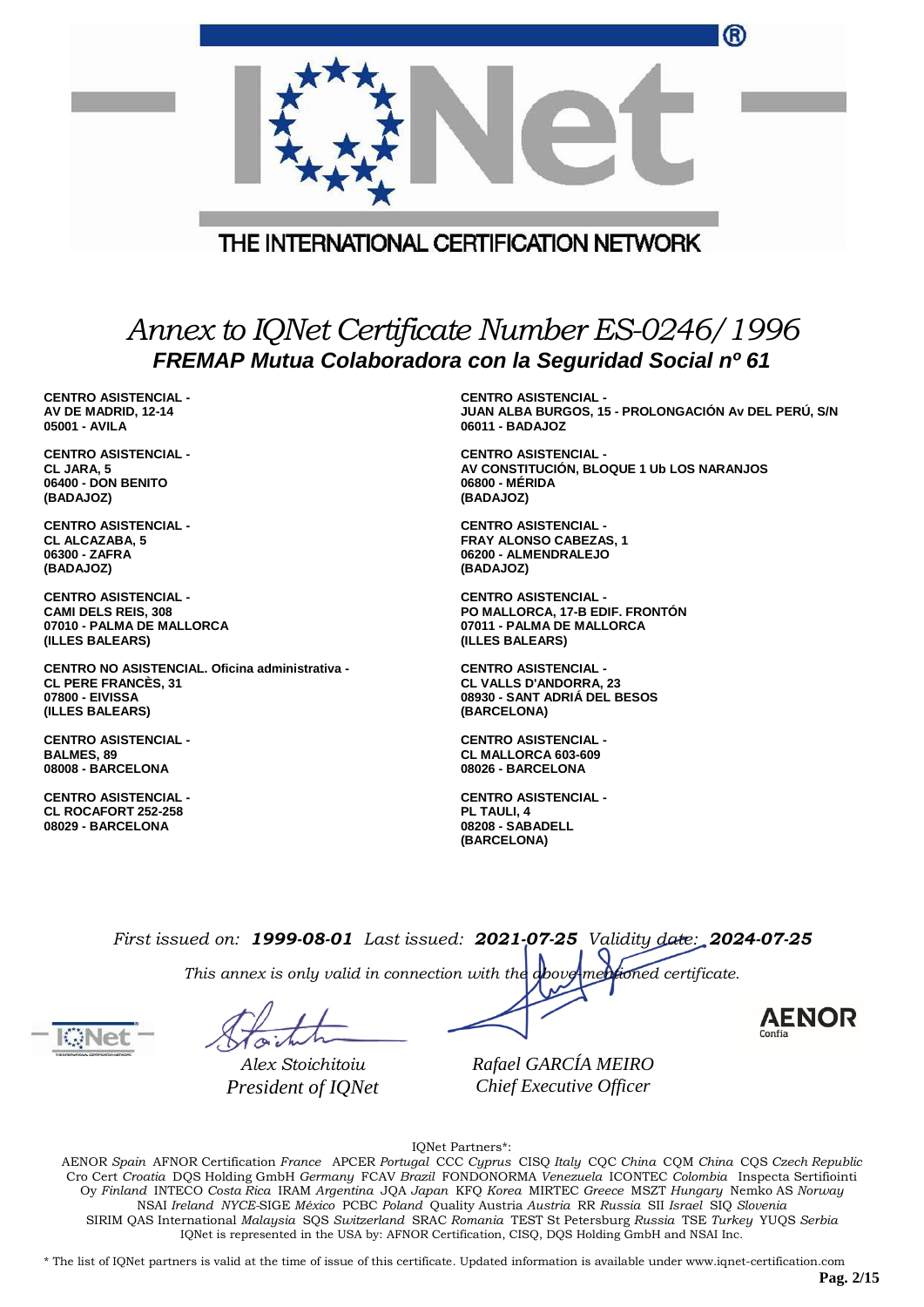| THE INTERNATIONAL CERTIFICATION NETWORK                                                                   |                                        |  |
|-----------------------------------------------------------------------------------------------------------|----------------------------------------|--|
| Annex to IQNet Certificate Number ES-0246/1996<br>FREMAP Mutua Colaboradora con la Seguridad Social nº 61 |                                        |  |
| <b>CENTRO ASISTENCIAL -</b>                                                                               | <b>CENTRO ASISTENCIAL -</b>            |  |
| <b>RO PAISOS CATALANS, 45-49</b>                                                                          | <b>AVGDA. SANT ESTEVE, 35 - Baixos</b> |  |
| 08304 - MATARO                                                                                            | 08402 - GRANOLLERS                     |  |
| (BARCELONA)                                                                                               | (BARCELONA)                            |  |
| <b>CENTRO ASISTENCIAL -</b>                                                                               | <b>CENTRO ASISTENCIAL -</b>            |  |
| CL GOMIS, 29                                                                                              | PL DE LA BOBILA, 4-5                   |  |
| 08760 - MARTORELL                                                                                         | 08830 - SANT BOI DE LLOBREGAT          |  |
| (BARCELONA)                                                                                               | (BARCELONA)                            |  |
| <b>CENTRO ASISTENCIAL -</b>                                                                               | <b>CENTRO ASISTENCIAL -</b>            |  |
| AV JOSEP TARRADELLAS I JOAN, 229-231                                                                      | <b>CL PRIM, 81-85</b>                  |  |
| 08901 - HOSPITALET                                                                                        | 08911 - BADALONA                       |  |
| (BARCELONA)                                                                                               | (BARCELONA)                            |  |
| <b>CENTRO ASISTENCIAL -</b>                                                                               | <b>CENTRO HOSPITALARIO -</b>           |  |
| CL A, S/N, PI ZONA FRANCA                                                                                 | CL MADRAZO, 8-10                       |  |
| 08040 - BARCELONA                                                                                         | 08006 - BARCELONA                      |  |

**CENTRO ASISTENCIAL - CL DESTRALETA, 2 BLOQUE B 08940 - CORNELLA (BARCELONA)**

**CENTRO ASISTENCIAL - CL ROMANÍ, 1 08213 - POLINYÀ (BARCELONA)**

**CENTRO ASISTENCIAL - CL LES BASSES, 41-43 08191 - RUBÍ (BARCELONA)**

**(BARCELONA) CENTRO ASISTENCIAL - CL FLUVIÀ, 37 03019 - BARCELONA**

**CENTRO NO ASISTENCIAL. Oficina administrativa -**

**CARRETERA 22 (Galerías Comerciales) 08740 - SANT ANDREU DE LA BARCA**

**CENTRO ASISTENCIAL - AV DE LA PAZ, 35 09004 - BURGOS**

*First issued on: 1999-08-01 Last issued: 2021-07-25 Validity date: 2024-07-25*

*This annex is only valid in connection with the above-mentioned certificate.*

*Alex Stoichitoiu President of IQNet* *Rafael GARCÍA MEIRO Chief Executive Officer*

IQNet Partners\*:

AENOR *Spain* AFNOR Certification *France* APCER *Portugal* CCC *Cyprus* CISQ *Italy* CQC *China* CQM *China* CQS *Czech Republic* Cro Cert *Croatia* DQS Holding GmbH *Germany* FCAV *Brazil* FONDONORMA *Venezuela* ICONTEC *Colombia* Inspecta Sertifiointi Oy *Finland* INTECO *Costa Rica* IRAM *Argentina* JQA *Japan* KFQ *Korea* MIRTEC *Greece* MSZT *Hungary* Nemko AS *Norway* NSAI *Ireland NYCE-*SIGE *México* PCBC *Poland* Quality Austria *Austria* RR *Russia* SII *Israel* SIQ *Slovenia* SIRIM QAS International *Malaysia* SQS *Switzerland* SRAC *Romania* TEST St Petersburg *Russia* TSE *Turkey* YUQS *Serbia* IQNet is represented in the USA by: AFNOR Certification, CISQ, DQS Holding GmbH and NSAI Inc.

\* The list of IQNet partners is valid at the time of issue of this certificate. Updated information is available under www.iqnet-certification.com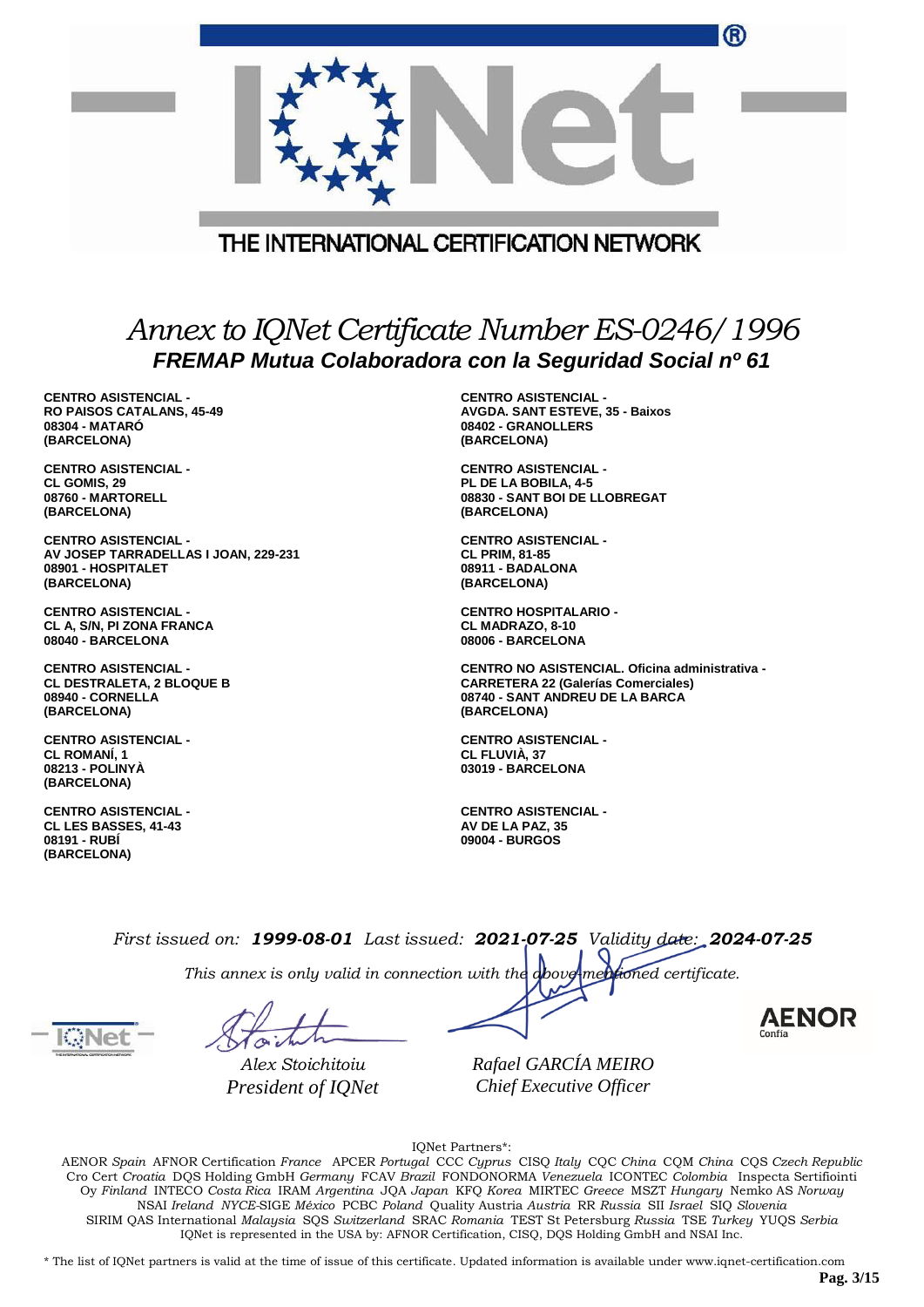|                                                                                                                       | THE INTERNATIONAL CERTIFICATION NETWORK                                                                   |
|-----------------------------------------------------------------------------------------------------------------------|-----------------------------------------------------------------------------------------------------------|
|                                                                                                                       | Annex to IQNet Certificate Number ES-0246/1996<br>FREMAP Mutua Colaboradora con la Seguridad Social nº 61 |
| CENTRO NO ASISTENCIAL. Oficina administrativa -<br><b>CL BURGO DE OSMA, 76</b><br>09400 - ARANDA DE DUERO<br>(BURGOS) | <b>CENTRO ASISTENCIAL -</b><br><b>CR DE LOGROÑO, 59</b><br>09200 - MIRANDA DE EBRO<br>(BURGOS)            |
| <b>CENTRO ASISTENCIAL -</b><br>AV VIRGEN GUADALUPE, 27<br><b>10001 - CÁCERES</b><br>(CACERES)                         | <b>CENTRO ASISTENCIAL -</b><br>AV DE CALVO SOTELO, 39<br>10600 - PLASENCIA<br>(CACERES)                   |

**CENTRO NO ASISTENCIAL. Oficina administrativa - CL GUTIERREZ DE MELLADO, 6 10300 - NAVALMORAL DE LA MATA (CACERES)**

**CENTRO ASISTENCIAL - CARACOLA, 5 - EDIFICIO COMODORO 11011 - CADIZ**

**CENTRO ASISTENCIAL - CL ANCHA, 3 11510 - PUERTO REAL (CADIZ)**

**CENTRO ASISTENCIAL - PO JULIO HAUZEUR, 33 39300 - TORRELAVEGA (CANTABRIA)**

**CENTRO ASISTENCIAL - CL PIO XII, S/N (CRUCE CL SAN FRANCISCO) 12500 - VINARÓS (CASTELLON)**

**HOSPITAL DE DÍA - AV PUERTA DEL SUR, S/N 11408 - JEREZ DE LA FRONTERA (CADIZ)**

**CENTRO ASISTENCIAL - AV VIRGEN DEL CARMEN, 85 11202 - ALGECIRAS (CADIZ)**

**CENTRO ASISTENCIAL - CL LA HONDAL , 9 39012 - SANTANDER (CANTABRIA)**

**CENTRO ASISTENCIAL - Mª TERESA GLEZ JUSTO, 4 Y 6 12005 - CASTELLÓN DE LA PLANA (CASTELLON)**

**CENTRO ASISTENCIAL - CL BARRANQUET, 23 12530 - BURRIANA (CASTELLON)**

*First issued on: 1999-08-01 Last issued: 2021-07-25 Validity date: 2024-07-25*

*This annex is only valid in connection with the above-mentioned certificate.*

*Alex Stoichitoiu President of IQNet*

*Rafael GARCÍA MEIRO Chief Executive Officer*

IQNet Partners\*:

AENOR *Spain* AFNOR Certification *France* APCER *Portugal* CCC *Cyprus* CISQ *Italy* CQC *China* CQM *China* CQS *Czech Republic* Cro Cert *Croatia* DQS Holding GmbH *Germany* FCAV *Brazil* FONDONORMA *Venezuela* ICONTEC *Colombia* Inspecta Sertifiointi Oy *Finland* INTECO *Costa Rica* IRAM *Argentina* JQA *Japan* KFQ *Korea* MIRTEC *Greece* MSZT *Hungary* Nemko AS *Norway* NSAI *Ireland NYCE-*SIGE *México* PCBC *Poland* Quality Austria *Austria* RR *Russia* SII *Israel* SIQ *Slovenia* SIRIM QAS International *Malaysia* SQS *Switzerland* SRAC *Romania* TEST St Petersburg *Russia* TSE *Turkey* YUQS *Serbia* IQNet is represented in the USA by: AFNOR Certification, CISQ, DQS Holding GmbH and NSAI Inc.

\* The list of IQNet partners is valid at the time of issue of this certificate. Updated information is available under www.iqnet-certification.com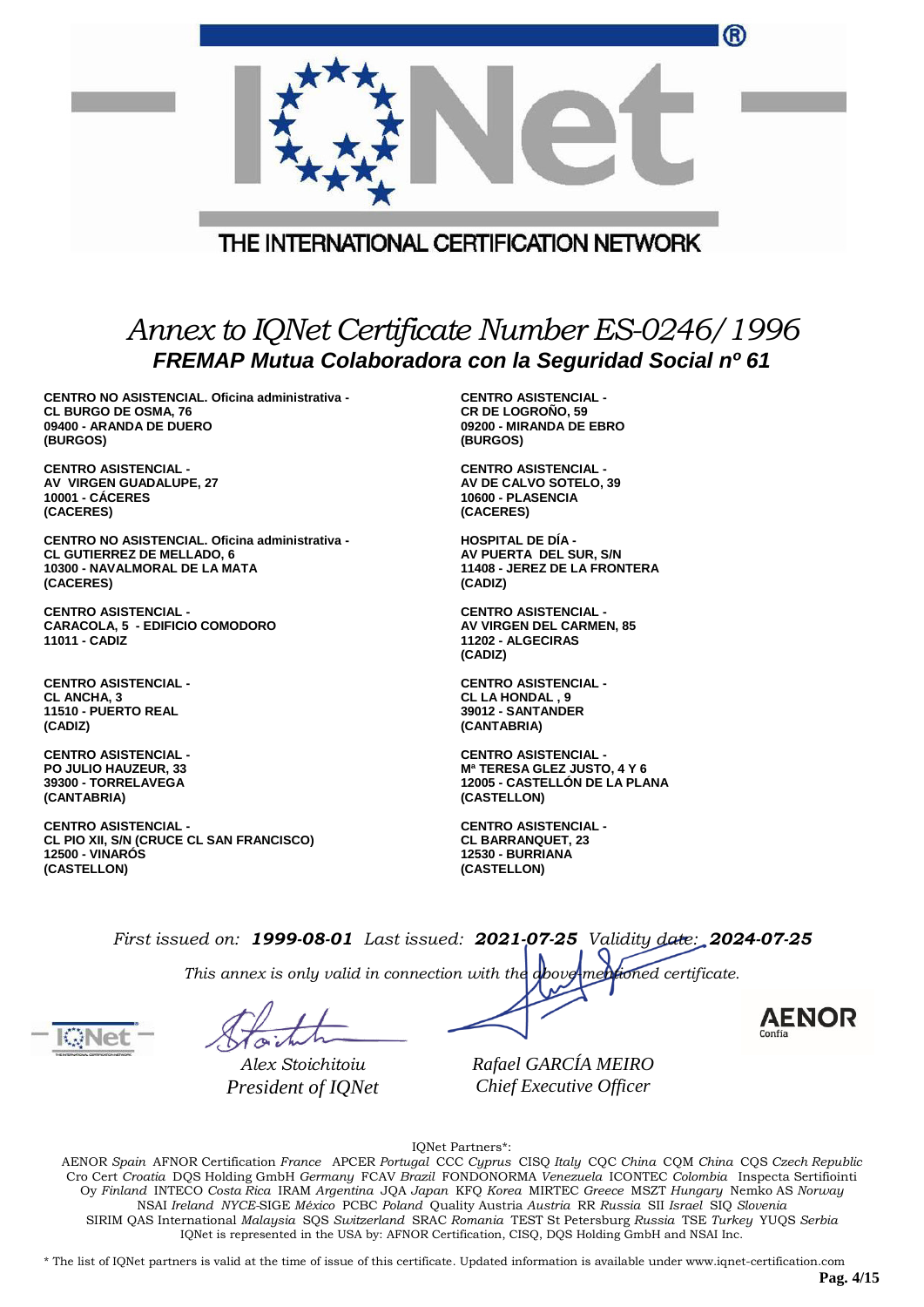|                                                                                                           | $\mathbf w$                                     |  |
|-----------------------------------------------------------------------------------------------------------|-------------------------------------------------|--|
|                                                                                                           |                                                 |  |
|                                                                                                           | THE INTERNATIONAL CERTIFICATION NETWORK         |  |
|                                                                                                           |                                                 |  |
| Annex to IQNet Certificate Number ES-0246/1996<br>FREMAP Mutua Colaboradora con la Seguridad Social nº 61 |                                                 |  |
| CENTRO NO ASISTENCIAL. Oficina administrativa -                                                           | <b>CENTRO ASISTENCIAL -</b>                     |  |
| <b>CL INDEPENDENCIA, 19</b>                                                                               | CL PALMA, 19                                    |  |
| 51001 - CEUTA                                                                                             | 13001 - CIUDAD REAL                             |  |
| <b>CENTRO ASISTENCIAL -</b>                                                                               | CENTRO NO ASISTENCIAL. Oficina administrativa - |  |
| AVDA. TECNOLOGIA, 3 BIS. POL. IND EMILIO CASTRO                                                           | AV DE ANDALUCIA, 42                             |  |
| 13600 - ALCAZAR DE SAN JUAN                                                                               | 13500 - PUERTOLLANO                             |  |
| (CIUDAD REAL)                                                                                             | (CIUDAD REAL)                                   |  |
| <b>CENTRO ASISTENCIAL -</b>                                                                               | <b>CENTRO ASISTENCIAL -</b>                     |  |
| <b>CL ESPINOSA DE LOS MONTEROS, 7</b>                                                                     | AV AEROPUERTO, 3                                |  |
| 13300 - VALDEPEÑAS                                                                                        | <b>14004 - CORDOBA</b>                          |  |
| (CIUDAD REAL)                                                                                             | (CORDOBA)                                       |  |
| <b>CENTRO ASISTENCIAL -</b>                                                                               | CENTRO NO ASISTENCIAL. Oficina administrativa - |  |
| CL PÁRROCO JOAQUÍN JIMÉNEZ MURIEL, S/N                                                                    | <b>RONDA DE LOS MUÑOCES, 44</b>                 |  |
| <b>14900 - LUCENA</b>                                                                                     | 14400 - POZOBLANCO                              |  |
| (CORDOBA)                                                                                                 | (CORDOBA)                                       |  |
| <b>CENTRO ASISTENCIAL -</b>                                                                               | <b>CENTRO ASISTENCIAL -</b>                     |  |
| <b>CL CABALLEROS, 27-29</b>                                                                               | AV DE ESTEIRO, 58-60                            |  |
| <b>15009 - A CORUÑA</b>                                                                                   | <b>15403 - EL FERROL</b>                        |  |

**CENTRO ASISTENCIAL - AMOR RUIBAL, 30-32 15702 - SANTIAGO DE COMPOSTELA (A CORUÑA)**

**CENTRO ASISTENCIAL - CL NOHEDA, 1 16001 - CUENCA**

**CENTRO NO ASISTENCIAL. Oficina administrativa - PO DAS CAROLINAS, 26 15960 - RIVEIRA (A CORUÑA)**

 $\sqrt{2}$ 

**CENTRO ASISTENCIAL - CL ADOLFO SUAREZ, 25 16040 - TARANCÓN (CUENCA)**

**(A CORUÑA)**

*First issued on: 1999-08-01 Last issued: 2021-07-25 Validity date: 2024-07-25*

*This annex is only valid in connection with the above-mentioned certificate.*

*Alex Stoichitoiu President of IQNet* *Rafael GARCÍA MEIRO Chief Executive Officer*

IQNet Partners\*:

AENOR *Spain* AFNOR Certification *France* APCER *Portugal* CCC *Cyprus* CISQ *Italy* CQC *China* CQM *China* CQS *Czech Republic* Cro Cert *Croatia* DQS Holding GmbH *Germany* FCAV *Brazil* FONDONORMA *Venezuela* ICONTEC *Colombia* Inspecta Sertifiointi Oy *Finland* INTECO *Costa Rica* IRAM *Argentina* JQA *Japan* KFQ *Korea* MIRTEC *Greece* MSZT *Hungary* Nemko AS *Norway* NSAI *Ireland NYCE-*SIGE *México* PCBC *Poland* Quality Austria *Austria* RR *Russia* SII *Israel* SIQ *Slovenia* SIRIM QAS International *Malaysia* SQS *Switzerland* SRAC *Romania* TEST St Petersburg *Russia* TSE *Turkey* YUQS *Serbia* IQNet is represented in the USA by: AFNOR Certification, CISQ, DQS Holding GmbH and NSAI Inc.

\* The list of IQNet partners is valid at the time of issue of this certificate. Updated information is available under www.iqnet-certification.com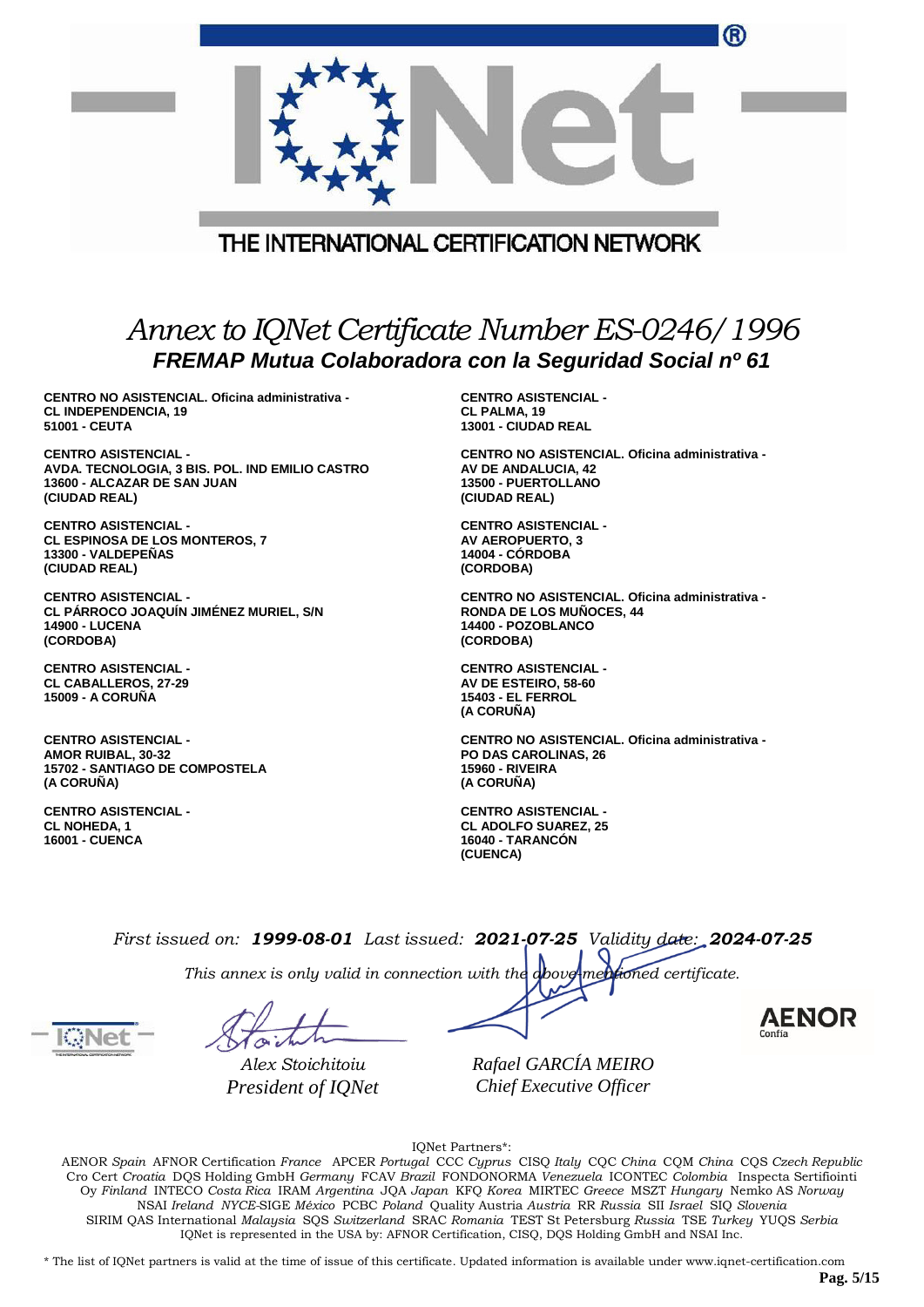|                                                                                                           | THE INTERNATIONAL CERTIFICATION NETWORK                                           |  |
|-----------------------------------------------------------------------------------------------------------|-----------------------------------------------------------------------------------|--|
|                                                                                                           |                                                                                   |  |
| Annex to IQNet Certificate Number ES-0246/1996<br>FREMAP Mutua Colaboradora con la Seguridad Social nº 61 |                                                                                   |  |
| <b>CENTRO ASISTENCIAL -</b>                                                                               | <b>CENTRO ASISTENCIAL -</b>                                                       |  |
| <b>CL EMILIO GRAHIT, 2</b>                                                                                | CL REY ABU SAID, 17-19                                                            |  |
| <b>17002 - GIRONA</b>                                                                                     | <b>18006 - GRANADA</b>                                                            |  |
| <b>CENTRO ASISTENCIAL -</b><br><b>CL LOPEZ RUBIO, 3</b><br><b>18600 - MOTRIL</b><br>(GRANADA)             | <b>CENTRO ASISTENCIAL -</b><br><b>CL RAMON Y CAJAL, 15</b><br>19001 - GUADALAJARA |  |
| <b>CENTRO ASISTENCIAL -</b>                                                                               | <b>CENTRO ASISTENCIAL -</b>                                                       |  |
| AV TORRELAGUNA, 29                                                                                        | AV DE NAVARRA, 20                                                                 |  |
| 19200 - AZUQUECA DE HENARES                                                                               | 20013 - SAN SEBASTIAN                                                             |  |
| (GUADALAJARA)                                                                                             | (GIPUZKOA)                                                                        |  |
| <b>CENTRO ASISTENCIAL -</b>                                                                               | <b>CENTRO ASISTENCIAL -</b>                                                       |  |
| AV DE NAVARRA, 10                                                                                         | AV OTAOLA, 21                                                                     |  |
| <b>20200 - BEASAIN</b>                                                                                    | 20600 - EIBAR                                                                     |  |
| (GIPUZKOA)                                                                                                | (GIPUZKOA)                                                                        |  |
| <b>CENTRO ASISTENCIAL -</b>                                                                               | <b>CENTRO ASISTENCIAL -</b>                                                       |  |
| <b>CL LOPE DE IRIGOYEN, 29-31</b>                                                                         | <b>CL ERGUIÑARRO, 2 20500</b>                                                     |  |
| 20301 - IRUN                                                                                              | <b>MONDRAGON</b>                                                                  |  |
| (GIPUZKOA)                                                                                                | (GIPUZKOA)                                                                        |  |
| <b>CENTRO ASISTENCIAL -</b>                                                                               | <b>CENTRO ASISTENCIAL -</b>                                                       |  |
| <b>PL AMERICA, S/N</b>                                                                                    | AV DE ANDALUCIA, 11                                                               |  |

**CENTRO ASISTENCIAL - CL DOCTOR CARDUS, 5 22005 - HUESCA**

**21003 - HUELVA**

**CENTRO ASISTENCIAL - CALLE AZUCARERA, 2 22400 - MONZÓN (HUESCA)**

**21440 - LEPE (HUELVA)**

*First issued on: 1999-08-01 Last issued: 2021-07-25 Validity date: 2024-07-25*

*This annex is only valid in connection with the above-mentioned certificate.*

*Alex Stoichitoiu President of IQNet*

*Rafael GARCÍA MEIRO Chief Executive Officer*

IQNet Partners\*:

AENOR *Spain* AFNOR Certification *France* APCER *Portugal* CCC *Cyprus* CISQ *Italy* CQC *China* CQM *China* CQS *Czech Republic* Cro Cert *Croatia* DQS Holding GmbH *Germany* FCAV *Brazil* FONDONORMA *Venezuela* ICONTEC *Colombia* Inspecta Sertifiointi Oy *Finland* INTECO *Costa Rica* IRAM *Argentina* JQA *Japan* KFQ *Korea* MIRTEC *Greece* MSZT *Hungary* Nemko AS *Norway* NSAI *Ireland NYCE-*SIGE *México* PCBC *Poland* Quality Austria *Austria* RR *Russia* SII *Israel* SIQ *Slovenia* SIRIM QAS International *Malaysia* SQS *Switzerland* SRAC *Romania* TEST St Petersburg *Russia* TSE *Turkey* YUQS *Serbia* IQNet is represented in the USA by: AFNOR Certification, CISQ, DQS Holding GmbH and NSAI Inc.

\* The list of IQNet partners is valid at the time of issue of this certificate. Updated information is available under www.iqnet-certification.com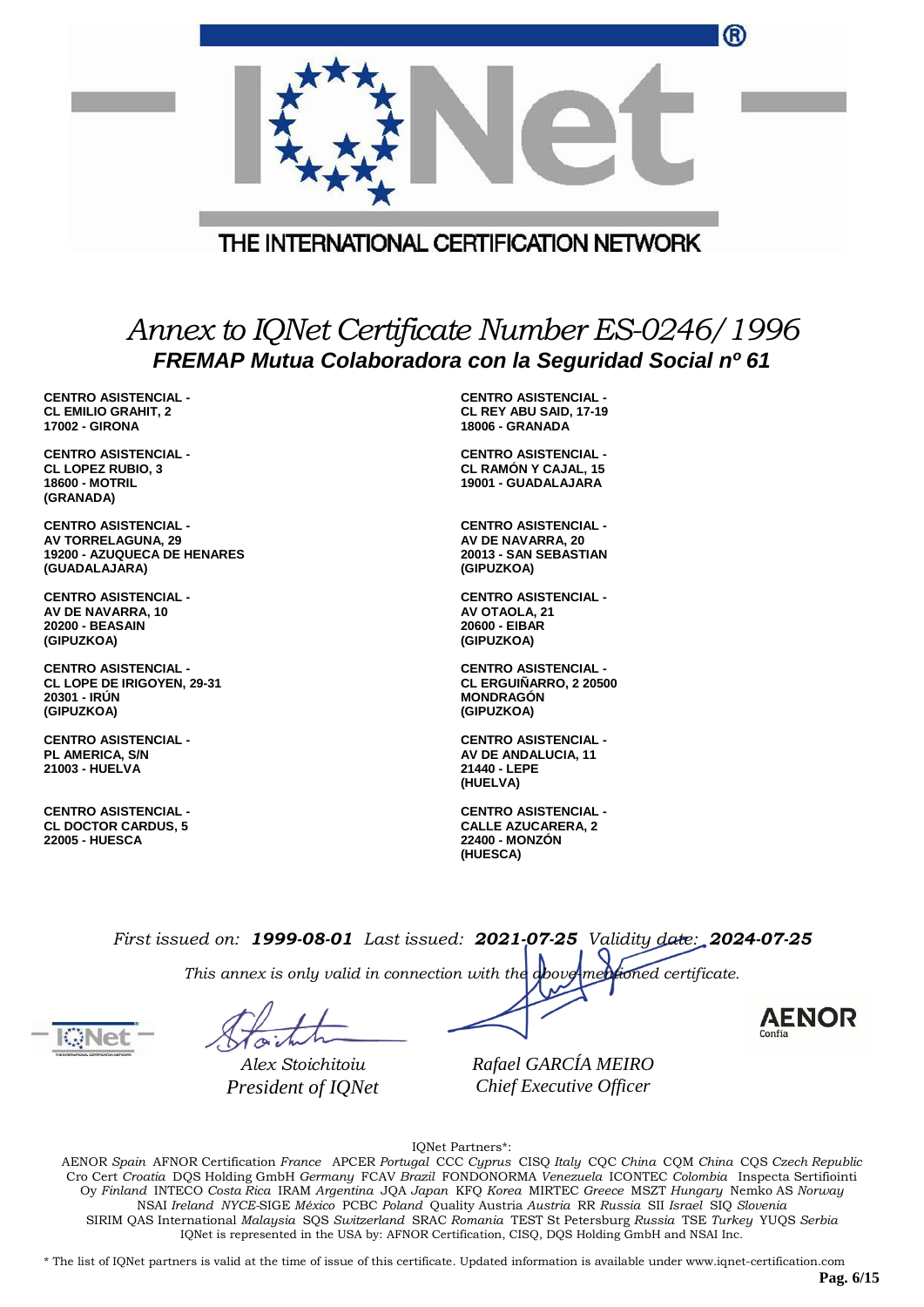|                                                                                                           |  | ®                                                                                                    |
|-----------------------------------------------------------------------------------------------------------|--|------------------------------------------------------------------------------------------------------|
|                                                                                                           |  | THE INTERNATIONAL CERTIFICATION NETWORK                                                              |
|                                                                                                           |  |                                                                                                      |
| Annex to IQNet Certificate Number ES-0246/1996<br>FREMAP Mutua Colaboradora con la Seguridad Social nº 61 |  |                                                                                                      |
| <b>CENTRO ASISTENCIAL -</b><br><b>CL SANTO REINO, 7</b><br>23003 - JAEN                                   |  | <b>CENTRO ASISTENCIAL -</b><br>AV EJÉRCITO ESPAÑOL. 1<br>23007 - JAEN                                |
| <b>CENTRO ASISTENCIAL -</b><br><b>CL AZNAITIN, S/N</b><br>23400 - UBEDA<br>(JAEN)                         |  | <b>CENTRO ASISTENCIAL -</b><br><b>CL SEBASTIAN ELCANO, 9</b><br>23710 - BAILÉN<br>(JAEN)             |
| <b>CENTRO ASISTENCIAL -</b><br>PO CONDESA DE SAGASTA, 10<br>24001 - LEON                                  |  | <b>CENTRO ASISTENCIAL -</b><br>PQ TEMPLE, S/N<br>24400 - PONFERRADA<br>(LEON)                        |
| <b>CENTRO ASISTENCIAL -</b><br><b>AV BARCELONA, 17</b><br>25001 - LLEIDA                                  |  | <b>CENTRO ASISTENCIAL -</b><br><b>RAMBLA ELS SEGADORS, 57</b><br><b>25210 - GUISSONA</b><br>(LLEIDA) |
| <b>CENTRO ASISTENCIAL -</b><br>Avenida JORGE VIGON, 68-70<br><b>26003 - LOGRONO</b><br>(LA RIOJA)         |  | <b>CENTRO ASISTENCIAL -</b><br>PO CONSTITUCIÓN, 32<br>26580 - ARNEDO<br>(LA RIOJA)                   |
| <b>CENTRO ASISTENCIAL -</b><br><b>AV LAS AMERICAS, 15</b><br>27004 - LUGO                                 |  | <b>CENTRO ASISTENCIAL -</b><br><b>ALVARO CUNQUEIRO, 2</b><br>27880 - BURELA<br>(LUGO)                |
| <b>CENTRO ASISTENCIAL -</b><br><b>RONDA DE VALENCIA, 8</b><br>28012 - MADRID                              |  | <b>CENTRO ASISTENCIAL -</b><br><b>CL CAPITAN HAYA, 39</b><br>28020 - MADRID                          |
| <b>CENTRO ASISTENCIAL -</b><br>AV DE ARAGÓN, 334 - PI LAS MERCEDES<br><b>28022 - MADRID</b>               |  | <b>CENTRO ASISTENCIAL -</b><br><b>CL BUESO PINEDA, 59</b><br><b>28043 - MADRID</b>                   |
|                                                                                                           |  | First issued on: $1999-08-01$ Last issued: $2021-07-25$ Validity date: $2024-07-25$                  |
|                                                                                                           |  | This annex is only valid in connection with the <b>obove-mentioned</b> certificate.                  |



*Alex Stoichitoiu President of IQNet*

*Rafael GARCÍA MEIRO Chief Executive Officer*

IQNet Partners\*:

AENOR *Spain* AFNOR Certification *France* APCER *Portugal* CCC *Cyprus* CISQ *Italy* CQC *China* CQM *China* CQS *Czech Republic* Cro Cert *Croatia* DQS Holding GmbH *Germany* FCAV *Brazil* FONDONORMA *Venezuela* ICONTEC *Colombia* Inspecta Sertifiointi Oy *Finland* INTECO *Costa Rica* IRAM *Argentina* JQA *Japan* KFQ *Korea* MIRTEC *Greece* MSZT *Hungary* Nemko AS *Norway* NSAI *Ireland NYCE-*SIGE *México* PCBC *Poland* Quality Austria *Austria* RR *Russia* SII *Israel* SIQ *Slovenia* SIRIM QAS International *Malaysia* SQS *Switzerland* SRAC *Romania* TEST St Petersburg *Russia* TSE *Turkey* YUQS *Serbia* IQNet is represented in the USA by: AFNOR Certification, CISQ, DQS Holding GmbH and NSAI Inc.

\* The list of IQNet partners is valid at the time of issue of this certificate. Updated information is available under www.iqnet-certification.com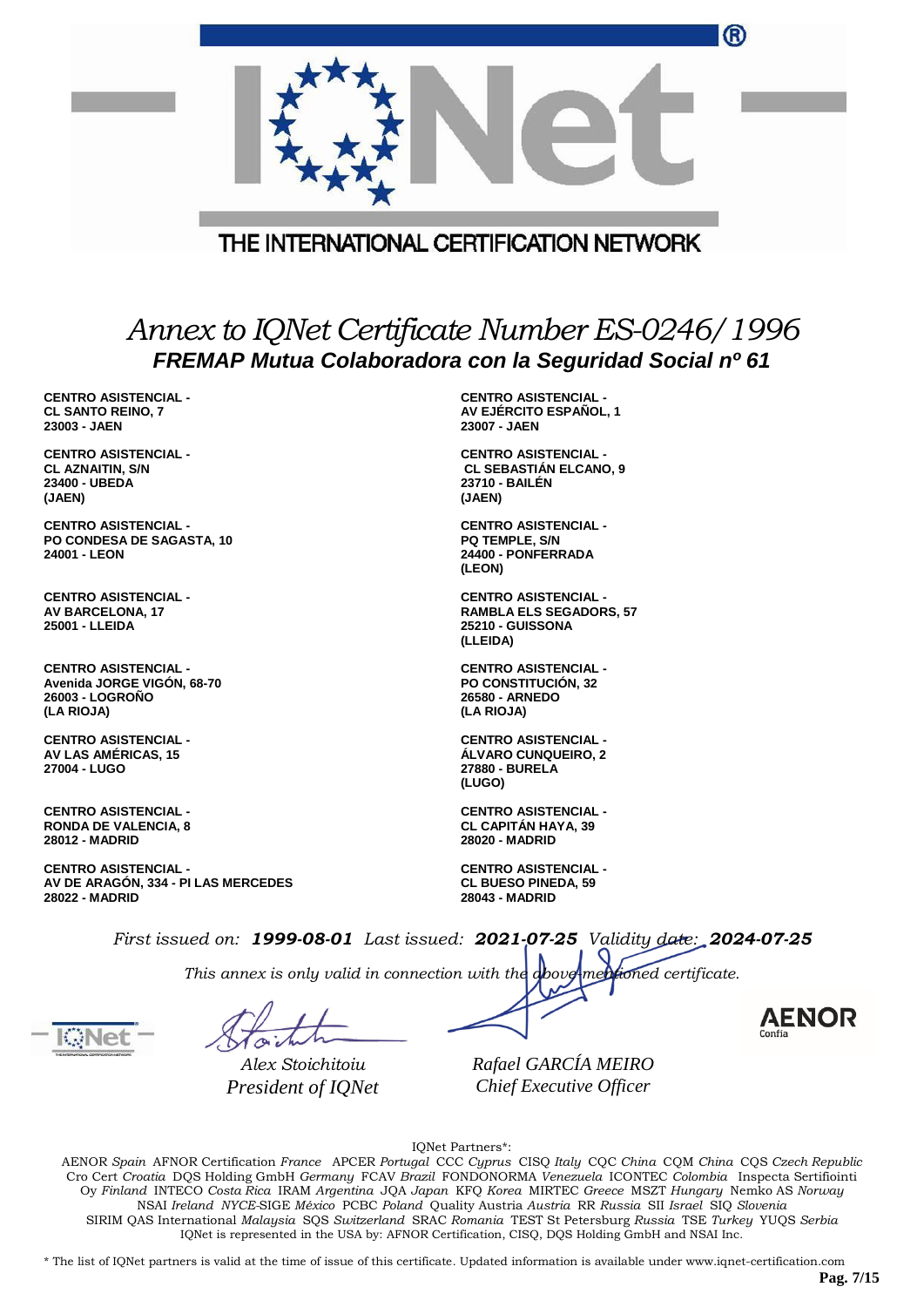|                                                                                                           | THE INTERNATIONAL CERTIFICATION NETWORK                                                                           |  |
|-----------------------------------------------------------------------------------------------------------|-------------------------------------------------------------------------------------------------------------------|--|
| Annex to IQNet Certificate Number ES-0246/1996<br>FREMAP Mutua Colaboradora con la Seguridad Social nº 61 |                                                                                                                   |  |
| <b>CENTRO ASISTENCIAL -</b><br><b>CL JAEN ESQUINA MADRID</b><br>28100 - ALCOBENDAS<br>(MADRID)            | <b>CENTRO ASISTENCIAL - Oficina Autónoma de Majadahonda</b><br>CR POZUELO., 61<br>28020 - MAJADAHONDA<br>(MADRID) |  |

**CENTRO ASISTENCIAL - CL HONORIO LOZANO, 43B 28400 - COLLADO VILLALBA (MADRID)**

**CENTRO ASISTENCIAL - AV DE LOS PIRINEOS, 27 NAVE 5 28700 - SAN SEBASTIAN DE LOS REYES (MADRID)**

**CENTRO ASISTENCIAL - CL COLMENAR DE OREJA, 20 28805 - ALCALÁ DE HENARES (MADRID)**

**CENTRO ASISTENCIAL - TRES CARABELAS, 4 - SECTOR III 28905 - GETAFE (MADRID)**

**CENTRO ASISTENCIAL - AV OLÍMPICO FCO. FDEZ OCHOA, 18 28923 - ALCORCÓN (MADRID)**

**CENTRO ASISTENCIAL - CL CONSTITUCIÓN, 98 28946 - FUENLABRADA (MADRID)**

**CENTRO ASISTENCIAL - AV DE LOS DERECHOS HUMANOS, 8 28500 - ARGANDA DEL REY (MADRID)**

**CENTRO ASISTENCIAL - RONDA DE PONIENTE, 18 28760 - TRES CANTOS (MADRID)**

**CENTRO ASISTENCIAL - AV CRISTOBAL COLÓN, 22 28850 - TORREJÓN DE ARDOZ (MADRID)**

**CENTRO ASISTENCIAL - CL JULIO PALACIOS, 18 PI NTRA SRA DE BUTARQUE 28914 - LEGANÉS (MADRID)**

**CENTRO ASISTENCIAL - PI ARROYO MOLINOS CL E, 5 28938 - MÓSTOLES (MADRID)**

**CENTRO ASISTENCIAL - CL ISLAS CIES, 15 28970 - HUMANES (MADRID)**

*First issued on: 1999-08-01 Last issued: 2021-07-25 Validity date: 2024-07-25*

*This annex is only valid in connection with the above-mentioned certificate.*

*Alex Stoichitoiu President of IQNet*

*Rafael GARCÍA MEIRO Chief Executive Officer*

IQNet Partners\*:

AENOR *Spain* AFNOR Certification *France* APCER *Portugal* CCC *Cyprus* CISQ *Italy* CQC *China* CQM *China* CQS *Czech Republic* Cro Cert *Croatia* DQS Holding GmbH *Germany* FCAV *Brazil* FONDONORMA *Venezuela* ICONTEC *Colombia* Inspecta Sertifiointi Oy *Finland* INTECO *Costa Rica* IRAM *Argentina* JQA *Japan* KFQ *Korea* MIRTEC *Greece* MSZT *Hungary* Nemko AS *Norway* NSAI *Ireland NYCE-*SIGE *México* PCBC *Poland* Quality Austria *Austria* RR *Russia* SII *Israel* SIQ *Slovenia* SIRIM QAS International *Malaysia* SQS *Switzerland* SRAC *Romania* TEST St Petersburg *Russia* TSE *Turkey* YUQS *Serbia* IQNet is represented in the USA by: AFNOR Certification, CISQ, DQS Holding GmbH and NSAI Inc.

\* The list of IQNet partners is valid at the time of issue of this certificate. Updated information is available under www.iqnet-certification.com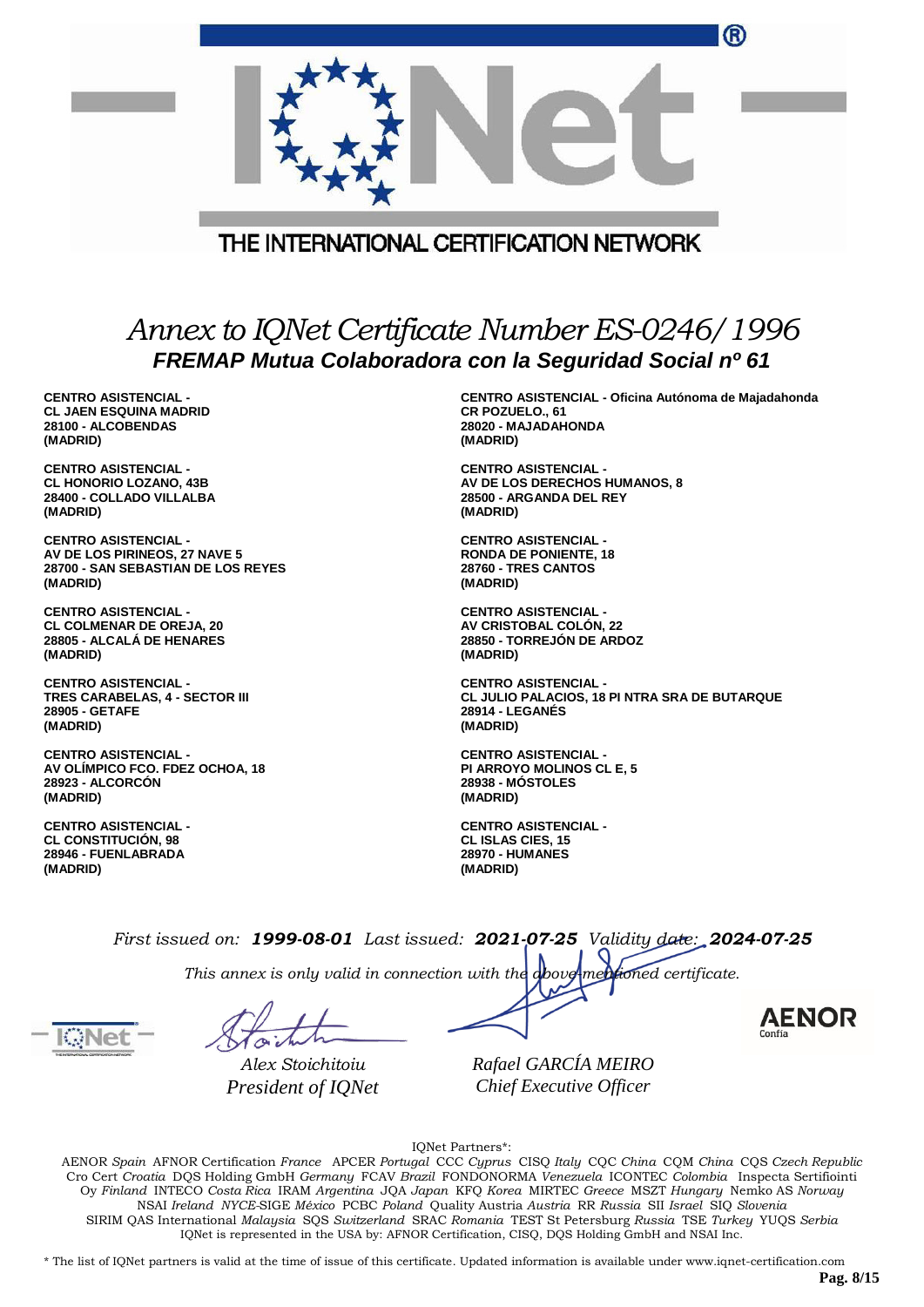|                                                                                                                                                                         | THE INTERNATIONAL CERTIFICATION NETWORK                                                                       |  |
|-------------------------------------------------------------------------------------------------------------------------------------------------------------------------|---------------------------------------------------------------------------------------------------------------|--|
| Annex to IQNet Certificate Number ES-0246/1996<br>FREMAP Mutua Colaboradora con la Seguridad Social nº 61<br><b>CENTRO ASISTENCIAL -</b><br><b>CENTRO ASISTENCIAL -</b> |                                                                                                               |  |
| AV PABLO IGLESIAS, 36-40 CUATRO CAMINOS<br>28039 - MADRID                                                                                                               | AV AMÉRICA ESQ CL TURIN,18<br>28983 - PARLA<br>(MADRID)                                                       |  |
| <b>CENTRO ASISTENCIAL -</b><br><b>MANUEL JIMENEZ EL ALGUACIL, 3-4</b><br>28320 - PINTO<br>(MADRID)                                                                      | <b>CENTRO HOSPITALARIO.- HOSPITAL FREMAP -</b><br><b>CR DE POZUELO, 61</b><br>28222 - MAJADAHONDA<br>(MADRID) |  |
| <b>CENTRO ASISTENCIAL -</b><br><b>GENERAL RICARDOS, 138</b><br><b>28019 - MADRID</b>                                                                                    | <b>CENTRO ASISTENCIAL -</b><br><b>CL ELECTRODO, 68</b><br>28529 - RIVAS VACIAMADRID<br>(MADRID)               |  |
| <b>HOSPITAL DE DÍA - CENTRO ASISTENCIAL -</b><br><b>CL HAMLET, 36</b><br>29006 - MALAGA                                                                                 | <b>CENTRO ASISTENCIAL -</b><br>AV DE ANDALUCÍA, 26<br>29007 - MALAGA                                          |  |
| <b>CENTRO ASISTENCIAL -</b>                                                                                                                                             | <b>CENTRO ASISTENCIAL -</b>                                                                                   |  |

**CENTRO ASISTENCIAL - PL SAN FRANCISCO, 36 29200 - ANTEQUERA (MALAGA)**

**CENTRO NO ASISTENCIAL. Oficina administrativa - AV BARCELONA, 4 (URB. LOS NARANJOS) 29670 - SAN PEDRO DE ALCÁNTARA (MALAGA)**

**CENTRO ASISTENCIAL - CL ROMERÍA DEL ROCÍO. EDIF SOL Y SOL, 2 (LOCALES 3 Y 4) 29640 - FUENGIROLA (MALAGA)**

**CENTRO ASISTENCIAL - AV ANDALUCÍA, 81 29680 - ESTEPONA (MALAGA)**

**AV ARIAS DE VELASCO, 2 29600 - MARBELLA (MALAGA)**

**CENTRO ASISTENCIAL - CL ANDRES AGUILAR GRACIÁN, 8 (LOC. 1) 29400 - RONDA (MALAGA)**

*First issued on: 1999-08-01 Last issued: 2021-07-25 Validity date: 2024-07-25*

*This annex is only valid in connection with the above-mentioned certificate.*

*Alex Stoichitoiu President of IQNet* *Rafael GARCÍA MEIRO Chief Executive Officer*

IQNet Partners\*:

AENOR *Spain* AFNOR Certification *France* APCER *Portugal* CCC *Cyprus* CISQ *Italy* CQC *China* CQM *China* CQS *Czech Republic* Cro Cert *Croatia* DQS Holding GmbH *Germany* FCAV *Brazil* FONDONORMA *Venezuela* ICONTEC *Colombia* Inspecta Sertifiointi Oy *Finland* INTECO *Costa Rica* IRAM *Argentina* JQA *Japan* KFQ *Korea* MIRTEC *Greece* MSZT *Hungary* Nemko AS *Norway* NSAI *Ireland NYCE-*SIGE *México* PCBC *Poland* Quality Austria *Austria* RR *Russia* SII *Israel* SIQ *Slovenia* SIRIM QAS International *Malaysia* SQS *Switzerland* SRAC *Romania* TEST St Petersburg *Russia* TSE *Turkey* YUQS *Serbia* IQNet is represented in the USA by: AFNOR Certification, CISQ, DQS Holding GmbH and NSAI Inc.

\* The list of IQNet partners is valid at the time of issue of this certificate. Updated information is available under www.iqnet-certification.com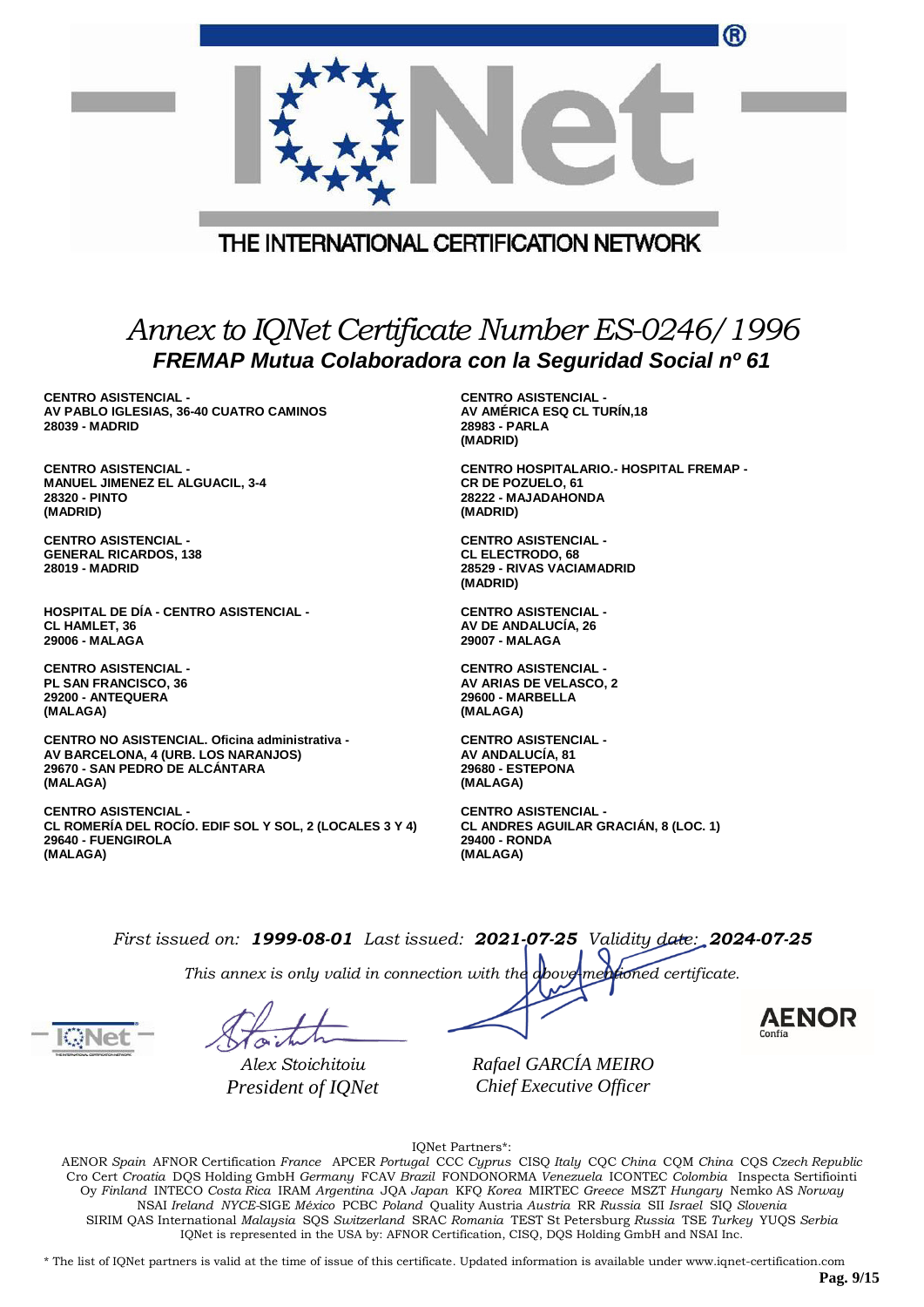|                                                                                                                                              | ®                                                                                                           |  |
|----------------------------------------------------------------------------------------------------------------------------------------------|-------------------------------------------------------------------------------------------------------------|--|
|                                                                                                                                              | THE INTERNATIONAL CERTIFICATION NETWORK                                                                     |  |
|                                                                                                                                              |                                                                                                             |  |
| Annex to IQNet Certificate Number ES-0246/1996<br>FREMAP Mutua Colaboradora con la Seguridad Social nº 61                                    |                                                                                                             |  |
| CENTRO NO ASISTENCIAL. Oficina administrativa -<br>AV INFANTA ELENA, S/N. EDIF. JUAN CARLOS I (LOCAL 1)<br>29740 - TORRE DEL MAR<br>(MALAGA) | <b>CENTRO ASISTENCIAL -</b><br><b>CL MANUEL FERNANDEZ BENITEZ, 11</b><br><b>52004 - MELILLA</b>             |  |
| <b>CENTRO ASISTENCIAL -</b><br><b>CL ESCULTOR SANCHEZ LOZANO, 9</b><br><b>30005 - MURCIA</b>                                                 | <b>CENTRO ASISTENCIAL -</b><br><b>CL JIMÉNEZ DE LA ESPADA, 54</b><br>30203 - CARTAGENA<br>(MURCIA)          |  |
| CENTRO NO ASISTENCIAL. Oficina administrativa -<br>PLA. DE CARRUAJES, S/N B°<br>30800 - LORCA<br>(MURCIA)                                    | CENTRO NO ASISTENCIAL. Oficina administrativa -<br>AV VALENCIA, 2<br>30510 - YECLA<br>(MURCIA)              |  |
| <b>CENTRO ASISTENCIAL -</b><br>CL PIO XII, 16<br>31008 - PAMPLONA<br>(NAVARRA)                                                               | <b>CENTRO ASISTENCIAL -</b><br><b>CL DIAZ BRAVO, 21</b><br>31500 - TUDELA<br>(NAVARRA)                      |  |
| <b>CENTRO ASISTENCIAL -</b><br>PI EL ESCOPAR, S/N - CR DE FUNES<br>31350 - PERALTA<br>(NAVARRA)                                              | <b>CENTRO ASISTENCIAL -</b><br>AV DE LA HABANA, 6-8<br><b>32003 - OURENSE</b>                               |  |
| <b>CENTRO ASISTENCIAL -</b><br>AV DE GALICIA, 42 BAJO<br>33005 - OVIEDO<br>(ASTURIAS)                                                        | <b>CENTRO ASISTENCIAL -</b><br><b>CL SAN LAZARO, 2 BAJO</b><br>33008 - OVIEDO<br>(ASTURIAS)                 |  |
| <b>CENTRO ASISTENCIAL -</b><br><b>AV JUAN CARLOS I, 1</b><br>33212 - GIJON<br>(ASTURIAS)                                                     | <b>CENTRO ASISTENCIAL -</b><br><b>CL MARCOS DEL TORNIELLO, 48-50</b><br><b>33401 - AVILES</b><br>(ASTURIAS) |  |

*This annex is only valid in connection with the above-mentioned certificate.*

*Alex Stoichitoiu President of IQNet* *Rafael GARCÍA MEIRO Chief Executive Officer*

IQNet Partners\*:

AENOR *Spain* AFNOR Certification *France* APCER *Portugal* CCC *Cyprus* CISQ *Italy* CQC *China* CQM *China* CQS *Czech Republic* Cro Cert *Croatia* DQS Holding GmbH *Germany* FCAV *Brazil* FONDONORMA *Venezuela* ICONTEC *Colombia* Inspecta Sertifiointi Oy *Finland* INTECO *Costa Rica* IRAM *Argentina* JQA *Japan* KFQ *Korea* MIRTEC *Greece* MSZT *Hungary* Nemko AS *Norway* NSAI *Ireland NYCE-*SIGE *México* PCBC *Poland* Quality Austria *Austria* RR *Russia* SII *Israel* SIQ *Slovenia* SIRIM QAS International *Malaysia* SQS *Switzerland* SRAC *Romania* TEST St Petersburg *Russia* TSE *Turkey* YUQS *Serbia* IQNet is represented in the USA by: AFNOR Certification, CISQ, DQS Holding GmbH and NSAI Inc.

\* The list of IQNet partners is valid at the time of issue of this certificate. Updated information is available under www.iqnet-certification.com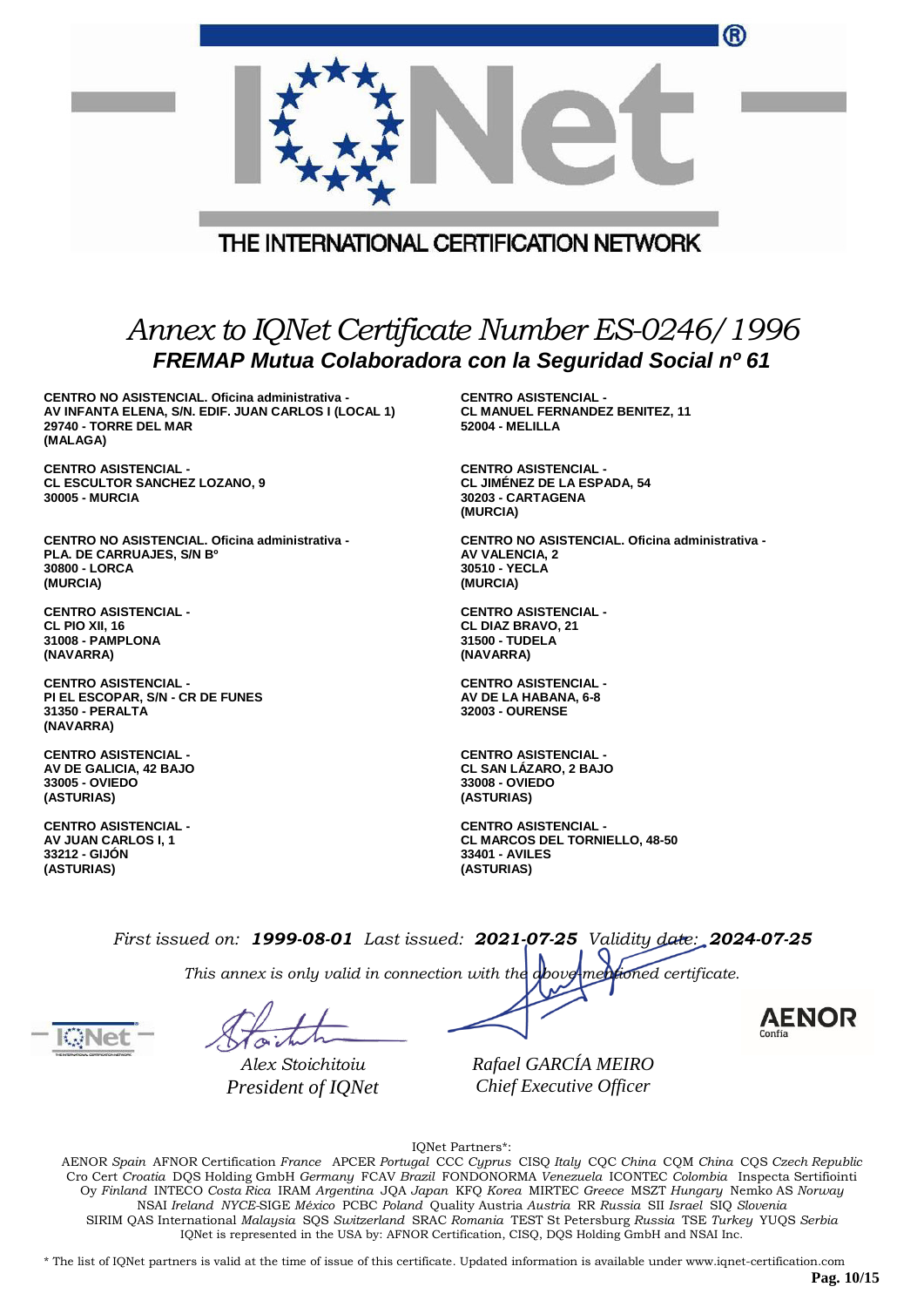|                                                                                                           | (R)                                                                                                           |  |
|-----------------------------------------------------------------------------------------------------------|---------------------------------------------------------------------------------------------------------------|--|
|                                                                                                           | THE INTERNATIONAL CERTIFICATION NETWORK                                                                       |  |
| Annex to IQNet Certificate Number ES-0246/1996<br>FREMAP Mutua Colaboradora con la Seguridad Social nº 61 |                                                                                                               |  |
| <b>CENTRO ASISTENCIAL -</b><br>AV CASADO DEL ALISAL, 33<br>34001 - PALENCIA                               | <b>CENTRO ASISTENCIAL -</b><br>CL Mª DEL PINO BLANCO JARDÍN - UR PICACHOS, 1<br>35200 - TELDE<br>(LAS PALMAS) |  |
| <b>CENTRO ASISTENCIAL -</b>                                                                               | <b>CENTRO ASISTENCIAL -</b>                                                                                   |  |
| <b>CL LEON Y CASTILLO, 300</b>                                                                            | AV DE MOYA, 6 (C.C EUROCENTER)                                                                                |  |
| 35005 - LAS PALMAS DE GRAN CANARIA                                                                        | 35100 - SAN BARTOLOMÉ DE TIRAJANA                                                                             |  |
| (LAS PALMAS)                                                                                              | (LAS PALMAS)                                                                                                  |  |
| <b>CENTRO ASISTENCIAL -</b>                                                                               | <b>CENTRO ASISTENCIAL -</b>                                                                                   |  |
| AV DE CANARIAS, 11                                                                                        | <b>CL ANIAGUA ESQUINA USAJE, S/N</b>                                                                          |  |
| 35110 - SANTA LUCIA DE TIRAJANA-VECINDARIO                                                                | 35500 - ARRECIFE DE LANZAROTE                                                                                 |  |
| (LAS PALMAS)                                                                                              | (LAS PALMAS)                                                                                                  |  |
| <b>CENTRO ASISTENCIAL -</b><br><b>CL PUERTO CABRAS, 30</b><br>35600 - PUERTO DEL ROSARIO<br>(LAS PALMAS)  | <b>CENTRO ASISTENCIAL -</b><br><b>CL SAN PEDRO DE ALCANTARA, 7</b><br>36003 - PONTEVEDRA                      |  |
| <b>CENTRO ASISTENCIAL -</b>                                                                               | <b>CENTRO ASISTENCIAL -</b>                                                                                   |  |
| <b>AV DOMINGO BUENO, 79</b>                                                                               | RÚA PIZARRO, 16 BAIXO                                                                                         |  |
| 36400 - PORRIÑO                                                                                           | 36204 - VIGO                                                                                                  |  |
| (PONTEVEDRA)                                                                                              | (PONTEVEDRA)                                                                                                  |  |
| <b>CENTRO HOSPITALARIO -</b>                                                                              | <b>CENTRO ASISTENCIAL -</b>                                                                                   |  |
| <b>CL FELICIANO ROLAN, 12</b>                                                                             | AV RODRIGO DE MENDOZA, 4                                                                                      |  |
| 36203 - VIGO                                                                                              | <b>36600 - VILLAGARCIA DE AROUSA</b>                                                                          |  |
| (PONTEVEDRA)                                                                                              | (PONTEVEDRA)                                                                                                  |  |
| <b>CENTRO ASISTENCIAL -</b>                                                                               | <b>CENTRO ASISTENCIAL -</b>                                                                                   |  |
| LAS HERAS ESQUINA POLLO MARTÍN, 11                                                                        | AV PADRE CLARET, 26                                                                                           |  |
| 37005 - SALAMANCA                                                                                         | 40003 - SEGOVIA                                                                                               |  |

*This annex is only valid in connection with the above-mentioned certificate.*

*Alex Stoichitoiu President of IQNet*

*Rafael GARCÍA MEIRO Chief Executive Officer*

AENOR

IQNet Partners\*:

AENOR *Spain* AFNOR Certification *France* APCER *Portugal* CCC *Cyprus* CISQ *Italy* CQC *China* CQM *China* CQS *Czech Republic* Cro Cert *Croatia* DQS Holding GmbH *Germany* FCAV *Brazil* FONDONORMA *Venezuela* ICONTEC *Colombia* Inspecta Sertifiointi Oy *Finland* INTECO *Costa Rica* IRAM *Argentina* JQA *Japan* KFQ *Korea* MIRTEC *Greece* MSZT *Hungary* Nemko AS *Norway* NSAI *Ireland NYCE-*SIGE *México* PCBC *Poland* Quality Austria *Austria* RR *Russia* SII *Israel* SIQ *Slovenia* SIRIM QAS International *Malaysia* SQS *Switzerland* SRAC *Romania* TEST St Petersburg *Russia* TSE *Turkey* YUQS *Serbia* IQNet is represented in the USA by: AFNOR Certification, CISQ, DQS Holding GmbH and NSAI Inc.

\* The list of IQNet partners is valid at the time of issue of this certificate. Updated information is available under www.iqnet-certification.com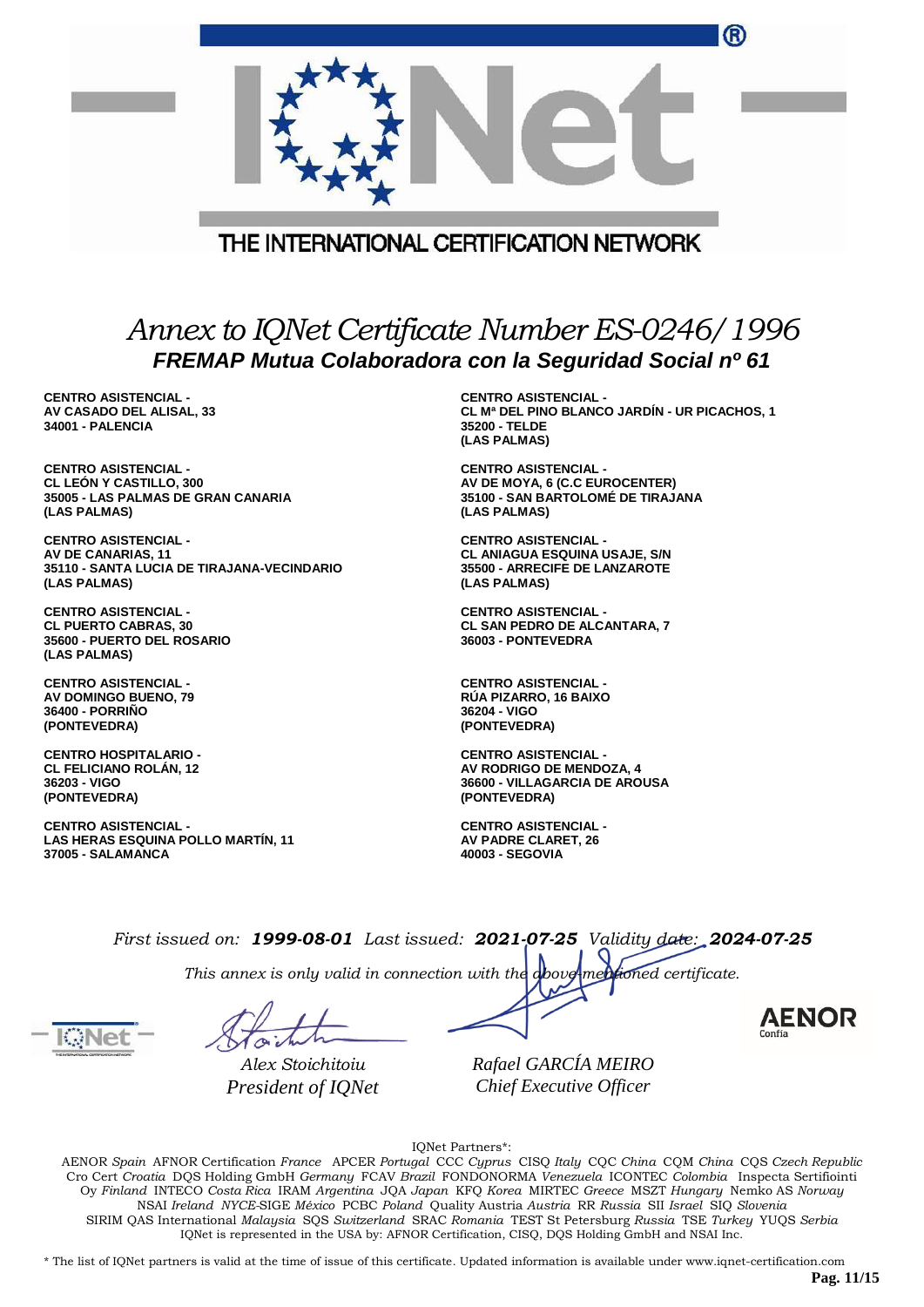|                                                                                                                   | ®                                                                                                                   |  |  |  |
|-------------------------------------------------------------------------------------------------------------------|---------------------------------------------------------------------------------------------------------------------|--|--|--|
| THE INTERNATIONAL CERTIFICATION NETWORK                                                                           |                                                                                                                     |  |  |  |
| Annex to IQNet Certificate Number ES-0246/1996<br>FREMAP Mutua Colaboradora con la Seguridad Social nº 61         |                                                                                                                     |  |  |  |
| CENTRO NO ASISTENCIAL. Oficina administrativa -<br>AV CAMILO JOSÉ CELA, 42<br><b>40200 - CUELLAR</b><br>(SEGOVIA) | <b>CENTRO HOSPITALARIO -CENTRO ASISTENCIAL -</b><br>AV JEREZ, S/N<br><b>41012 - SEVILLA</b>                         |  |  |  |
| <b>CENTRO ASISTENCIAL -</b><br>AV CIUDAD JARDIN, 26-28<br>41005 - SEVILLA                                         | <b>CENTRO ASISTENCIAL -</b><br>CL JUAN DE LA CIERVA,2 PI EL CAÑAMO<br>41300 - SAN JOSE DE LA RINCONADA<br>(SEVILLA) |  |  |  |
| <b>CENTRO ASISTENCIAL -</b>                                                                                       | <b>CENTRO ASISTENCIAL -</b>                                                                                         |  |  |  |
| <b>CL ANTONIO MAIRENA 72, Acc 1</b>                                                                               | AV DE ESPAÑA, 6 BAJO                                                                                                |  |  |  |
| 41500 - ALCALA DE GUADAIRA                                                                                        | 41702 - DOS HERMANAS                                                                                                |  |  |  |
| (SEVILLA)                                                                                                         | (SEVILLA)                                                                                                           |  |  |  |
| <b>CENTRO ASISTENCIAL -</b>                                                                                       | CENTRO NO ASISTENCIAL. Oficina administrativa -                                                                     |  |  |  |
| CL HORIZONTE, 15 P.I.S.A.                                                                                         | <b>CL LA CORREDERA, 55</b>                                                                                          |  |  |  |
| 41927 - MAIRENA DEL ALJARAFE                                                                                      | 41710 - UTRERA                                                                                                      |  |  |  |
| (SEVILLA)                                                                                                         | (SEVILLA)                                                                                                           |  |  |  |
| CENTRO NO ASISTENCIAL. Oficina administrativa -                                                                   | <b>CENTRO ASISTENCIAL -</b>                                                                                         |  |  |  |
| <b>CL LA CALZADA, 33</b>                                                                                          | <b>CL CRUZ VERDE, 47</b>                                                                                            |  |  |  |
| 41400 - ECIJA                                                                                                     | 41530 - MORÓN DE LA FRONTERA                                                                                        |  |  |  |
| (SEVILLA)                                                                                                         | (SEVILLA)                                                                                                           |  |  |  |
| <b>CENTRO ASISTENCIAL -</b>                                                                                       | <b>CENTRO ASISTENCIAL -</b>                                                                                         |  |  |  |
| <b>CL TEJERA, 24</b>                                                                                              | <b>CL VIDAL Y BARRAQUER, 4</b>                                                                                      |  |  |  |
| 42001 - SORIA                                                                                                     | 43005 - TARRAGONA                                                                                                   |  |  |  |
| <b>CENTRO ASISTENCIAL -</b>                                                                                       | <b>CENTRO ASISTENCIAL -</b>                                                                                         |  |  |  |
| CL RAMÓN BERENGUER IV, 51 - 53 (Edificio "El Turó")                                                               | <b>CL MARÍA AURELIA CAMPMANY, 6-8</b>                                                                               |  |  |  |
| 43500 - TORTOSA                                                                                                   | 43204 - REUS                                                                                                        |  |  |  |
| (TARRAGONA)                                                                                                       | (TARRAGONA)                                                                                                         |  |  |  |

*This annex is only valid in connection with the above-mentioned certificate.*

*Alex Stoichitoiu President of IQNet*

*Rafael GARCÍA MEIRO Chief Executive Officer*

**AENOR** 

IQNet Partners\*:

AENOR *Spain* AFNOR Certification *France* APCER *Portugal* CCC *Cyprus* CISQ *Italy* CQC *China* CQM *China* CQS *Czech Republic* Cro Cert *Croatia* DQS Holding GmbH *Germany* FCAV *Brazil* FONDONORMA *Venezuela* ICONTEC *Colombia* Inspecta Sertifiointi Oy *Finland* INTECO *Costa Rica* IRAM *Argentina* JQA *Japan* KFQ *Korea* MIRTEC *Greece* MSZT *Hungary* Nemko AS *Norway* NSAI *Ireland NYCE-*SIGE *México* PCBC *Poland* Quality Austria *Austria* RR *Russia* SII *Israel* SIQ *Slovenia* SIRIM QAS International *Malaysia* SQS *Switzerland* SRAC *Romania* TEST St Petersburg *Russia* TSE *Turkey* YUQS *Serbia* IQNet is represented in the USA by: AFNOR Certification, CISQ, DQS Holding GmbH and NSAI Inc.

\* The list of IQNet partners is valid at the time of issue of this certificate. Updated information is available under www.iqnet-certification.com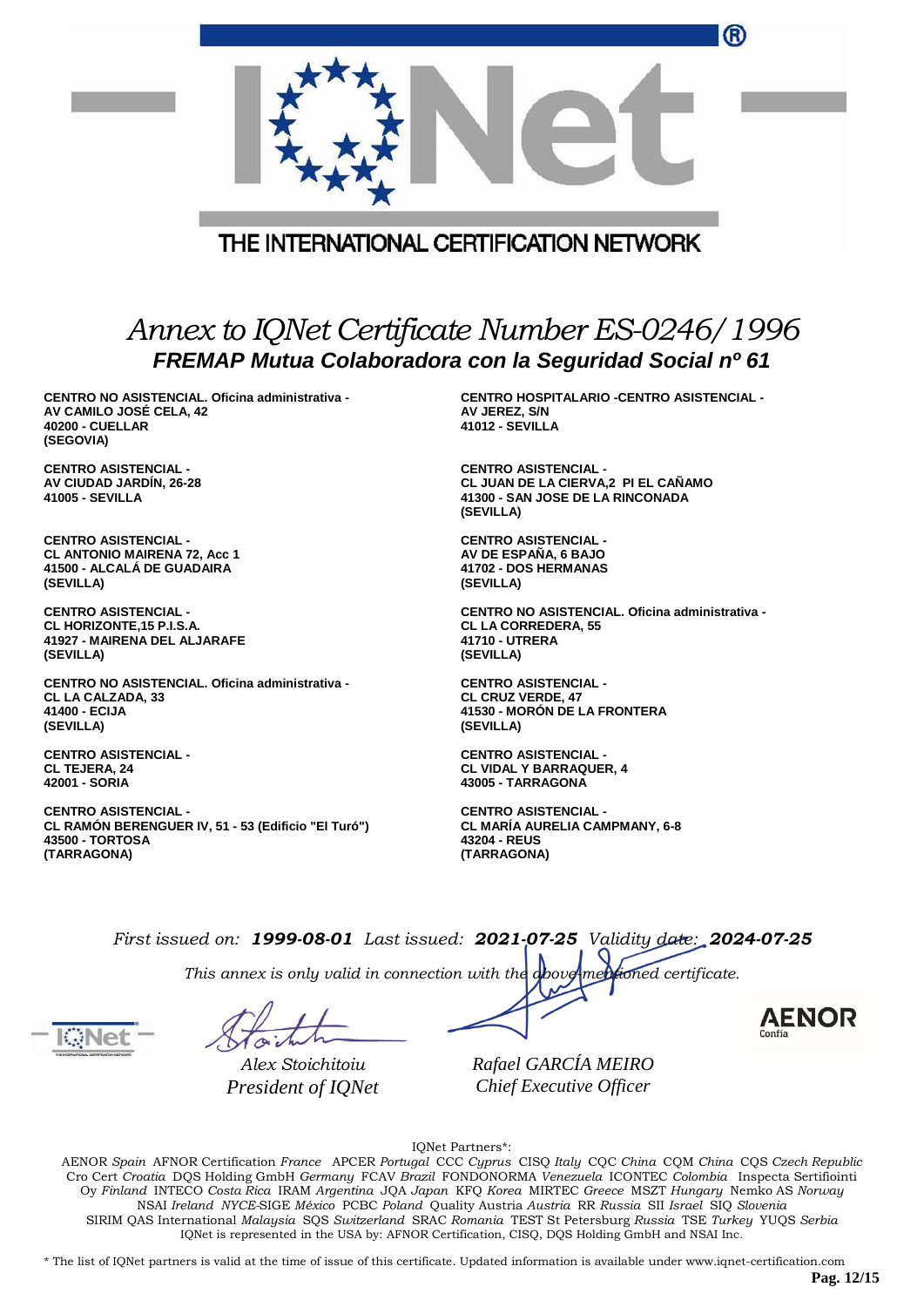| THE INTERNATIONAL CERTIFICATION NETWORK                                                                   |                                                  |  |
|-----------------------------------------------------------------------------------------------------------|--------------------------------------------------|--|
| Annex to IQNet Certificate Number ES-0246/1996<br>FREMAP Mutua Colaboradora con la Seguridad Social nº 61 |                                                  |  |
| <b>CENTRO ASISTENCIAL -</b>                                                                               | <b>CENTRO ASISTENCIAL -</b>                      |  |
| AV ARAGÓN, 49 BAJO                                                                                        | <b>SAN PEDRO EL VERDE, 25</b>                    |  |
| <b>44002 - TERUEL</b>                                                                                     | 45004 - TOLEDO                                   |  |
| <b>CENTRO ASISTENCIAL -</b>                                                                               | <b>CENTRO ASISTENCIAL -</b>                      |  |
| <b>CL CALERA, 1 - ESQ. PUERTA DE CUARTOS</b>                                                              | <b>CL. RAMÓN POL, 1</b>                          |  |
| 45600 - TALAVERA DE LA REINA                                                                              | 38760 - LOS LLANOS DE ARIADNE (ISLA DE LA PALMA) |  |
| (TOLEDO)                                                                                                  | (SANTA CRUZ DE TENERIFE)                         |  |
| <b>CENTRO ASISTENCIAL -</b>                                                                               | <b>CENTRO ASISTENCIAL -</b>                      |  |
| CL GAROÉ, 2 - Edificio Portofino (Urb. La Paz)                                                            | <b>CL NAVA Y GRIMON, 72</b>                      |  |
| 38400 - PUERTO DE LA CRUZ                                                                                 | 38201 - SAN CRISTOBAL DE LA LAGUNA               |  |
| (S.C. DE TENERIFE)                                                                                        | (S.C. DE TENERIFE)                               |  |
| <b>CENTRO ASISTENCIAL -</b>                                                                               | <b>CENTRO ASISTENCIAL -</b>                      |  |
| CL. JOSE A. DE ZADATE V DENICUET, SALEDE SOVUISDANI                                                       | AV ILLAN CADI OC L.O. EDIFICIO SIMONI            |  |

**CL JOSE A. DE ZARATE Y PENICHET, S/N EDF SOVHISPAN 38001 - SANTA CRUZ DE TENERIFE (S.C. DE TENERIFE)**

**CENTRO ASISTENCIAL - CR DE UGENA, 14 45200 - ILLESCAS (TOLEDO)**

**CENTRO ASISTENCIAL - CL MERCE RODOREDA, 1 46520 - PUERTO DE SAGUNTO (VALENCIA)**

**CENTRO ASISTENCIAL - AV DE LA HISPANIDAD, 7 46600 - ALCIRA (VALENCIA)**

**AV JUAN CARLOS I, 2 - EDIFICIO SIMÓN 38650 - LOS CRISTIANOS - ARONA (S.C. DE TENERIFE)**

**CENTRO ASISTENCIAL - AV BLASCO IBAÑEZ, 8 46010 - VALENCIA**

**CENTRO ASISTENCIAL - CR DE ALBORACHE, 23 46460 - SILLA (VALENCIA)**

**CENTRO ASISTENCIAL - CL TRAGINERS, PI EL MOLLONS, 2 46970 - ALACUAS (VALENCIA)**

*First issued on: 1999-08-01 Last issued: 2021-07-25 Validity date: 2024-07-25*

*This annex is only valid in connection with the above-mentioned certificate.*

*Alex Stoichitoiu President of IQNet*

*Rafael GARCÍA MEIRO Chief Executive Officer*

IQNet Partners\*:

AENOR *Spain* AFNOR Certification *France* APCER *Portugal* CCC *Cyprus* CISQ *Italy* CQC *China* CQM *China* CQS *Czech Republic* Cro Cert *Croatia* DQS Holding GmbH *Germany* FCAV *Brazil* FONDONORMA *Venezuela* ICONTEC *Colombia* Inspecta Sertifiointi Oy *Finland* INTECO *Costa Rica* IRAM *Argentina* JQA *Japan* KFQ *Korea* MIRTEC *Greece* MSZT *Hungary* Nemko AS *Norway* NSAI *Ireland NYCE-*SIGE *México* PCBC *Poland* Quality Austria *Austria* RR *Russia* SII *Israel* SIQ *Slovenia* SIRIM QAS International *Malaysia* SQS *Switzerland* SRAC *Romania* TEST St Petersburg *Russia* TSE *Turkey* YUQS *Serbia* IQNet is represented in the USA by: AFNOR Certification, CISQ, DQS Holding GmbH and NSAI Inc.

\* The list of IQNet partners is valid at the time of issue of this certificate. Updated information is available under www.iqnet-certification.com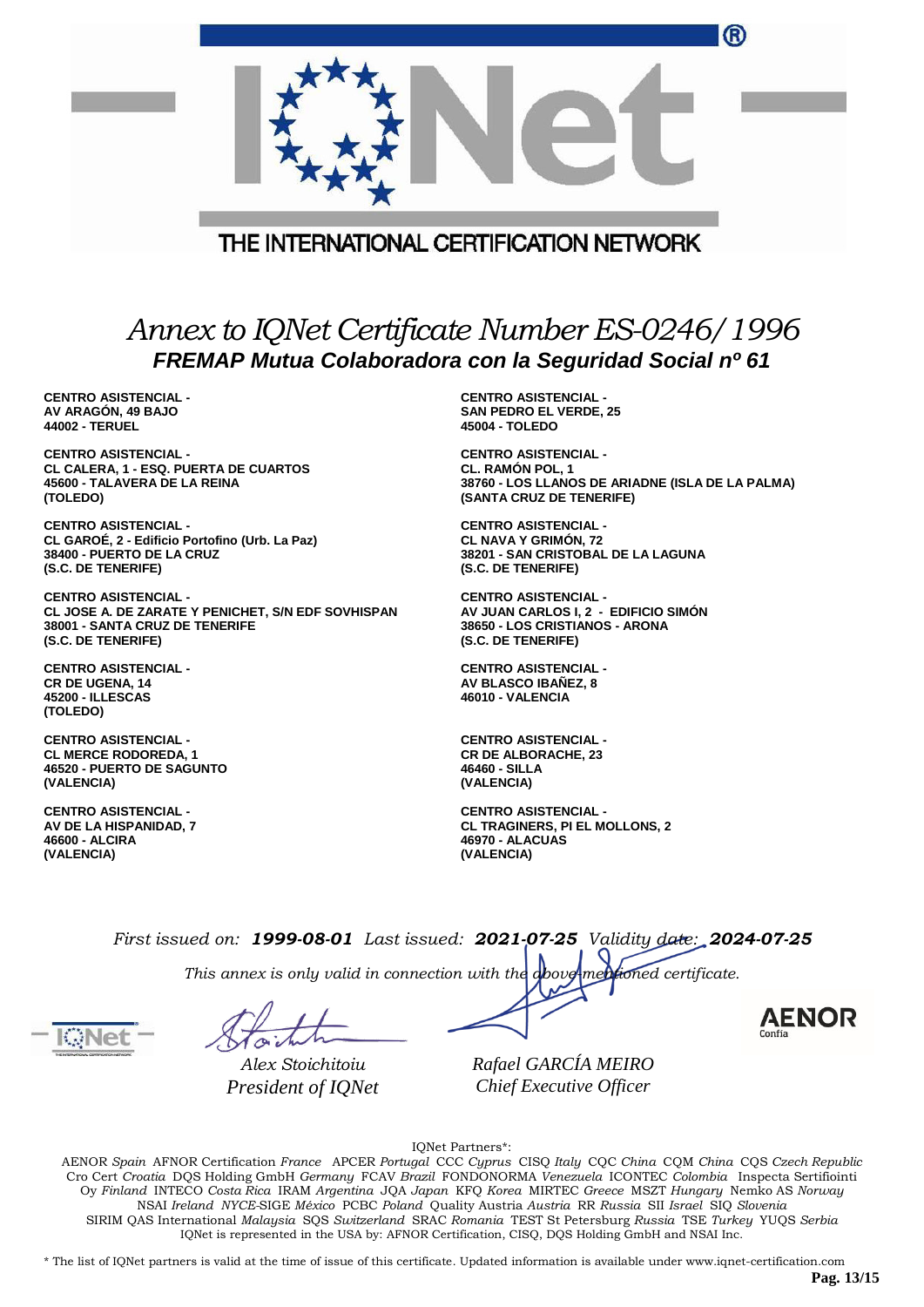|                                                                                                           | ⋓                                                         |  |  |
|-----------------------------------------------------------------------------------------------------------|-----------------------------------------------------------|--|--|
|                                                                                                           |                                                           |  |  |
|                                                                                                           | THE INTERNATIONAL CERTIFICATION NETWORK                   |  |  |
|                                                                                                           |                                                           |  |  |
|                                                                                                           |                                                           |  |  |
| Annex to IQNet Certificate Number ES-0246/1996<br>FREMAP Mutua Colaboradora con la Seguridad Social nº 61 |                                                           |  |  |
| CENTRO NO ASISTENCIAL. Oficina administrativa -                                                           | <b>CENTRO ASISTENCIAL -</b>                               |  |  |
| <b>PL MUSICO VICENTE RODRIGUEZ, 4B</b>                                                                    | AV JUAN DE LA CIERVA, 27. ED. WELLNESS - I LOCAL, 204-205 |  |  |
| 46870 - ONTINYENT                                                                                         | <b>46980 - PATERNA</b>                                    |  |  |
| (VALENCIA)                                                                                                | (VALENCIA)                                                |  |  |
| CENTRO NO ASISTENCIAL. Oficina administrativa -                                                           | <b>CENTRO ASISTENCIAL -</b>                               |  |  |
| AV PAIS VALENCIA, 86                                                                                      | <b>CAMI NOU, 15</b>                                       |  |  |
| 46139 - LA POBLA DE FARNALS                                                                               | 46910 - BENETUSSER                                        |  |  |
| (VALENCIA)                                                                                                | (VALENCIA)                                                |  |  |
| <b>CENTRO ASISTENCIAL -</b>                                                                               | CENTRO NO ASISTENCIAL. Oficina administrativa -           |  |  |
| <b>CL VALENCIA, 158</b>                                                                                   | <b>CL. GREGORIO MAYANS, 23</b>                            |  |  |
| 46680 - ALGEMESİ                                                                                          | 46701 - GANDIA                                            |  |  |
| (VALENCIA)                                                                                                | (VALENCIA)                                                |  |  |
| <b>CENTRO ASISTENCIAL -</b>                                                                               | <b>CENTRO ASISTENCIAL -</b>                               |  |  |
| <b>CAMI DE MURA, 25 B</b>                                                                                 | <b>CL VALENCIA, 7</b>                                     |  |  |
| 46160 - LLIRIA                                                                                            | 46760 - TAVERNES DE VALLDIGNA                             |  |  |
| (VALENCIA)                                                                                                | (VALENCIA)                                                |  |  |
| <b>CENTRO ASISTENCIAL -</b>                                                                               | <b>HOSPITAL DE DÍA - CENTRO ASISTENCIAL -</b>             |  |  |
| CL SURERES, 1 (ESQ. AV DEL CID, 81)                                                                       | PO ARCO DEL LADRILLO, 90 Ed C. MADRID                     |  |  |
| 46014 - VALENCIA                                                                                          | 47008 - VALLADOLID                                        |  |  |
| CENTRO NO ASISTENCIAL, Oficina administrativa -                                                           | <b>CENTRO ASISTENCIAL -</b>                               |  |  |
| Avenida LOPE DE VEGA, 72                                                                                  | AV SABINO DE ARANA. 4                                     |  |  |

**CENTRO ASISTENCIAL - CL LOPE DE VEGA, 1 48901 - BARAKALDO (BIZKAIA)**

**(VALLADOLID)**

**47400 - MEDINA DEL CAMPO**

**CENTRO ASISTENCIAL - PI URBITARTE. EDIFICIO B, PABELLÓN 1 48220 - ABADIÑO (BIZKAIA)**

 $\sim$ 

*First issued on: 1999-08-01 Last issued: 2021-07-25 Validity date: 2024-07-25*

**48013 - BILBAO (BIZKAIA)**

*This annex is only valid in connection with the above-mentioned certificate.*

*Alex Stoichitoiu President of IQNet* *Rafael GARCÍA MEIRO Chief Executive Officer*

IQNet Partners\*:

AENOR *Spain* AFNOR Certification *France* APCER *Portugal* CCC *Cyprus* CISQ *Italy* CQC *China* CQM *China* CQS *Czech Republic* Cro Cert *Croatia* DQS Holding GmbH *Germany* FCAV *Brazil* FONDONORMA *Venezuela* ICONTEC *Colombia* Inspecta Sertifiointi Oy *Finland* INTECO *Costa Rica* IRAM *Argentina* JQA *Japan* KFQ *Korea* MIRTEC *Greece* MSZT *Hungary* Nemko AS *Norway* NSAI *Ireland NYCE-*SIGE *México* PCBC *Poland* Quality Austria *Austria* RR *Russia* SII *Israel* SIQ *Slovenia* SIRIM QAS International *Malaysia* SQS *Switzerland* SRAC *Romania* TEST St Petersburg *Russia* TSE *Turkey* YUQS *Serbia* IQNet is represented in the USA by: AFNOR Certification, CISQ, DQS Holding GmbH and NSAI Inc.

\* The list of IQNet partners is valid at the time of issue of this certificate. Updated information is available under www.iqnet-certification.com